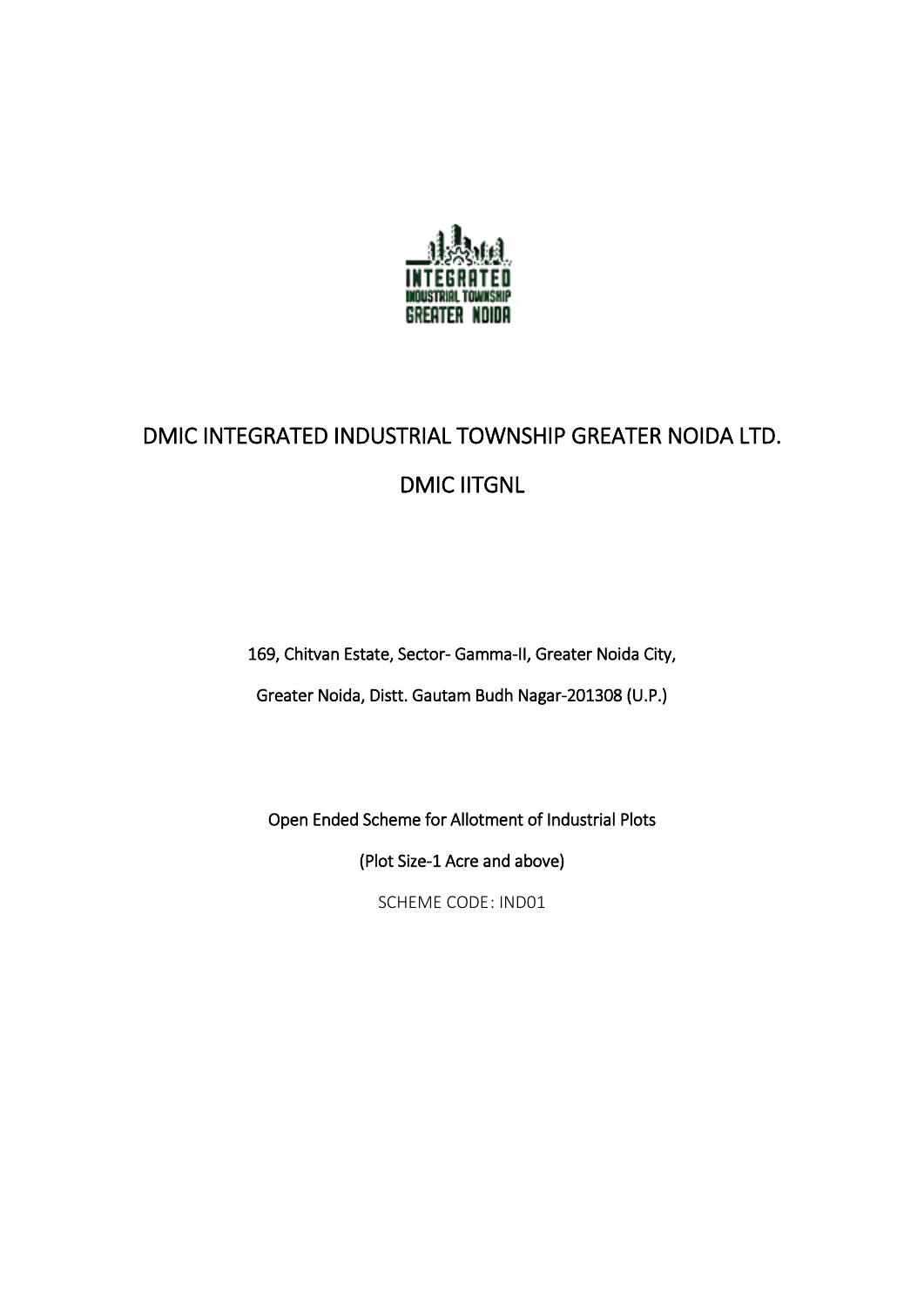# SECTION-I

# SPECIAL TERMS AND CONDITIONS FOR ALLOTMENT OF INDUSTRIAL PLOT

## (Size: 1 Acre and above)

#### 1. Procedure for Submitting Application

- 1.1 Applicant shall download Scheme Brochure from website [www.iitgnl.com](http://www.iitgnl.com/) which shall contain all pre-requisites to the Application, including eligibility, documents required for the Application, timelines for Application and general guidelines.
- 1.2 The Applicant shall go to website [www.iitgnl.com](http://www.iitgnl.com/) to apply online.
- 1.3 On the "Land Application" page all necessary information shall be filled in by the Applicant.
- 1.4 On the "Upload Documents" page, the Applicant shall be required to upload proposal/Project report and other statutory documents against each description and finally review the entire Application.
- 1.5 After having completed all the above, the applicant shall make online payment of the processing fee of Rs. 25,000/- (Rupees twenty Five Thousand Only) and registration amount equivalent to 10% of the total premium of the plot. On completion of all the above submission along with the payment of the processing fee, the Application shall be deemed complete.
- 1.6 The Application status can be tracked on the website. In case the Application has been sent back for resubmission, the Applicant shall carry out the required modifications and re-submit the Application in the next 21 days (from the date of receipt of intimation for re-submission) or else, the Application shall stand rejected, and the processing fee will be forfeited.

#### 2. Eligibility of Applicant

- 2.1 Any individual or person including a group of individuals under Indian Partnership Act 1932 or a company registered under the Indian Companies Act of 1956/2013 or Limited Liability Partnership incorporated under the Limited Liability Partnership Act 2008, or Cooperative institution, or a body incorporated under any Act or an association of person, or any company, or body corporate incorporated outside India under the law of the country where it has been incorporated can submit application form for one or more than one plot.
- 2.2 The applicant should be competent to contract.
- 2.3 A Separate application form shall be required to be submitted for each plot.
- 2.4 Incomplete application shall be summarily rejected.
- 2.5 Any change in the name of the intending applicant will not be allowed under any circumstances.
- 2.6 In case of applicant having formed a consortium: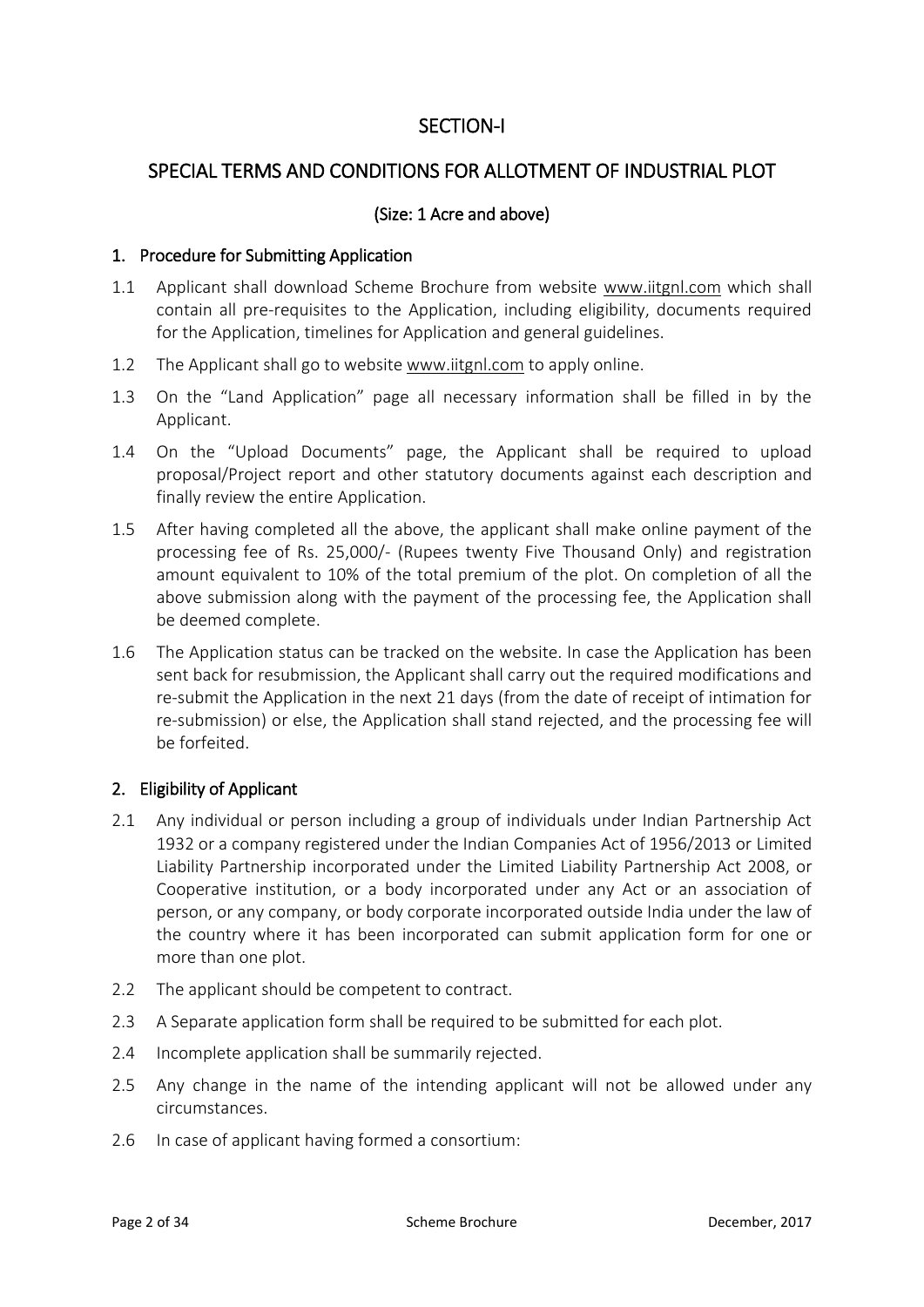- 2.6.1. Members of the consortium will have to specify one "lead member", who alone shall be authorized to correspond with the DMIC IITGNL. Lead member should be the single largest shareholder amongst the relevant members.
- 2.6.2. Each member of the consortium with equity stake of at least 26% will be considered as the "relevant member".
- 2.6.3. The members shall submit a Notarised Memorandum of Understanding (MOU) (Annexure-5) conveying their intent to jointly apply for the allotment of industrial plot, and in case the plot is allotted to them, to form a 'Special Purpose Company', that will subsequently be carrying out all the responsibilities of the allottee.
- 2.6.4. The MOU shall clearly define the role and responsibility of each member in the consortium, particularly with regard to arranging debt and equity for the project and its implementation. The MOU should state that all members shall be jointly and severely responsible for the successful implementation of the project.
- 2.6.5. The execution of the Sub-lease deed will be made in favour of the SPC, which should be a registered firm or an incorporated company. The members of the consortium shall have to retain their respective shares as per MOU till the completion of the project. However, in the exceptional circumstances, the change in consortium shareholding structure may be permitted by DMIC IITGNL, but the status of the "lead member" shall remain unchanged in all circumstances till the completion of project.

## 3. Allotment Procedure

- 3.1. Applications duly filled up and enclosed with all requisite documents will be screened by the Land Allotment Committee (LAC) of DMIC IITGNL constituted for this purpose.
- 3.2. Based on the number of applications received for a plot of land, the allotment may be done in following two ways:

# 3.2.1. By Interview

If there is only one application received for any plot of land, the LAC shall review the application received and may call the applicant for interview if found suitable. The key process highlights are as follows:

- 1.1. The Applications received will be first checked for responsiveness;
- 1.2. The Applications found complete and responsive shall be reviewed by the Committee. The Committee shall review the Project Report and Financial/ Technical feasibility to decide upon the further interview of the Applicant;
- 1.3. The prospective Applicants, whose applications are complete and reviewed by the Committee, shall be invited for interview before the Committee.
- 1.4. The Allotment will be purely on merit of the application of the prospective Applicant and there will be no waitlist in case of non-allotment. The Committee shall reserve the final right for Allotment;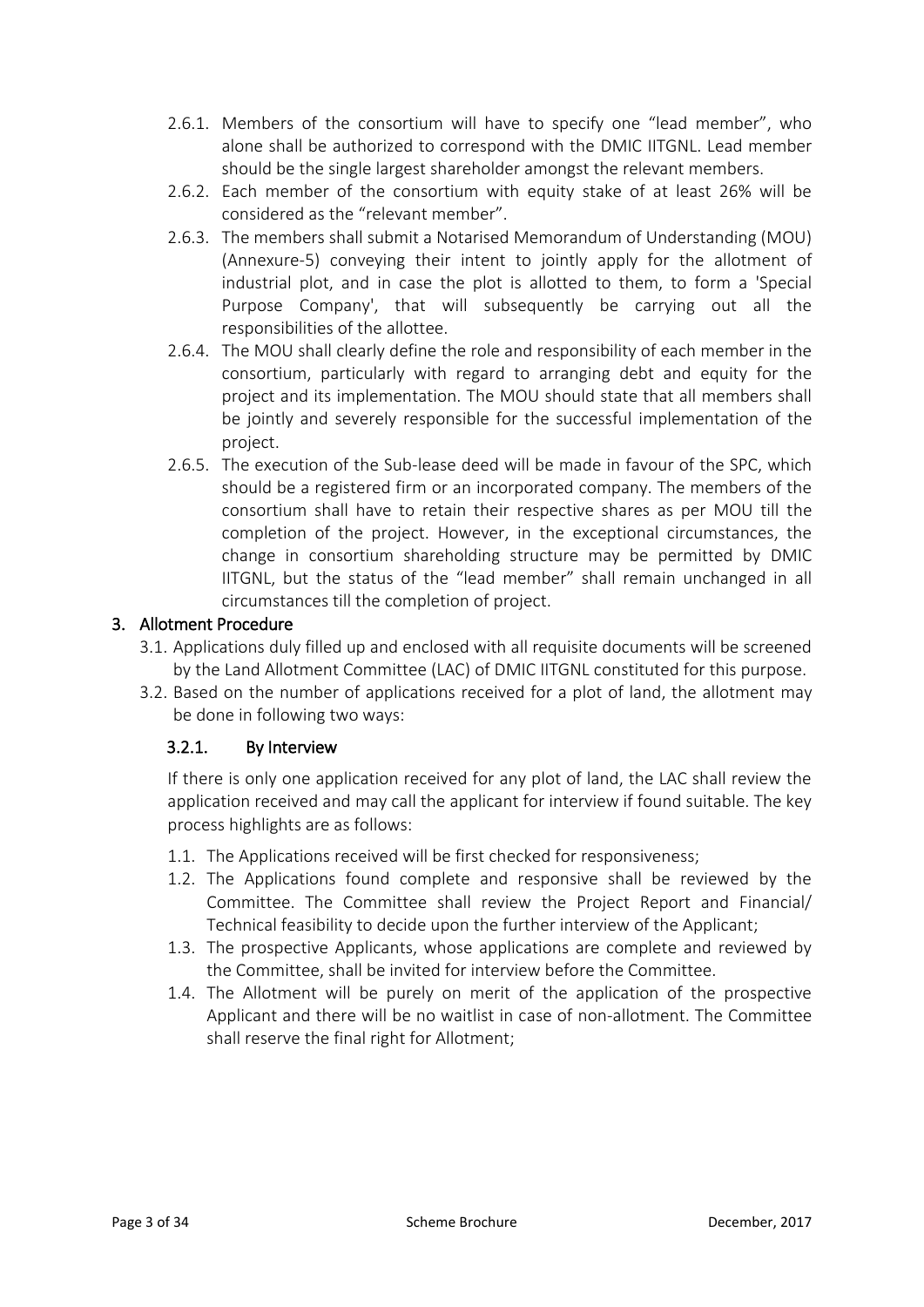# 3.2.2. By Draw of lots

If the number of online applications received for a single plot is more than one, the LAC shall review all applications received and a random draw shall be held to select the applicant amongst the suitable applications for allocation of Land parcel.

- The allotment shall be through draw of lots of plot numbers
- Draw shall be undertaken for each category separately
- The Allotment in favour of the Applicant shall be purely on random basis and there shall be a waitlist in case of non-allotment which shall be released as per the decision of the Committee. The Committee shall reserve the final right for Allotment.

#### 3.3 Procedure for interview

- The Applicant whose Applications are complete and are in order shall be invited within 60 days from the date of submission thereof or resubmission of the Application vide email for interview before the Committee. The Applicant will be given a reasonable notice of not less than 7 days for interview.
- Pursuant to the interview, the Committee shall decide the Application purely on the basis of merit. The information as to the outcome of the interview (accepted or rejected or deferred) will be available on the website within 5 Working Days of the interview. In case the Application is rejected by the Committee, the registration money will be refunded to the Applicant as per the details mentioned below.
- Successful applicants will be issued allotment letter after the approval of the LAC. The Allotment letter will specify the Plot number, Plot area, Premium of Plot, Lease Period, Lease Rent, Payment Schedule and other General Terms and Conditions of allotment.
- The registration money of the unsuccessful applicants will be returned within 90 days without interest after rejection of application. However, the processing fee shall not be refunded. If, for some reason, the DMIC IITGNL fails to refund the deposited amount within 90 days from the date of rejection, the money shall be paid to the applicant with 4% simple interest for the delayed period after 90 days.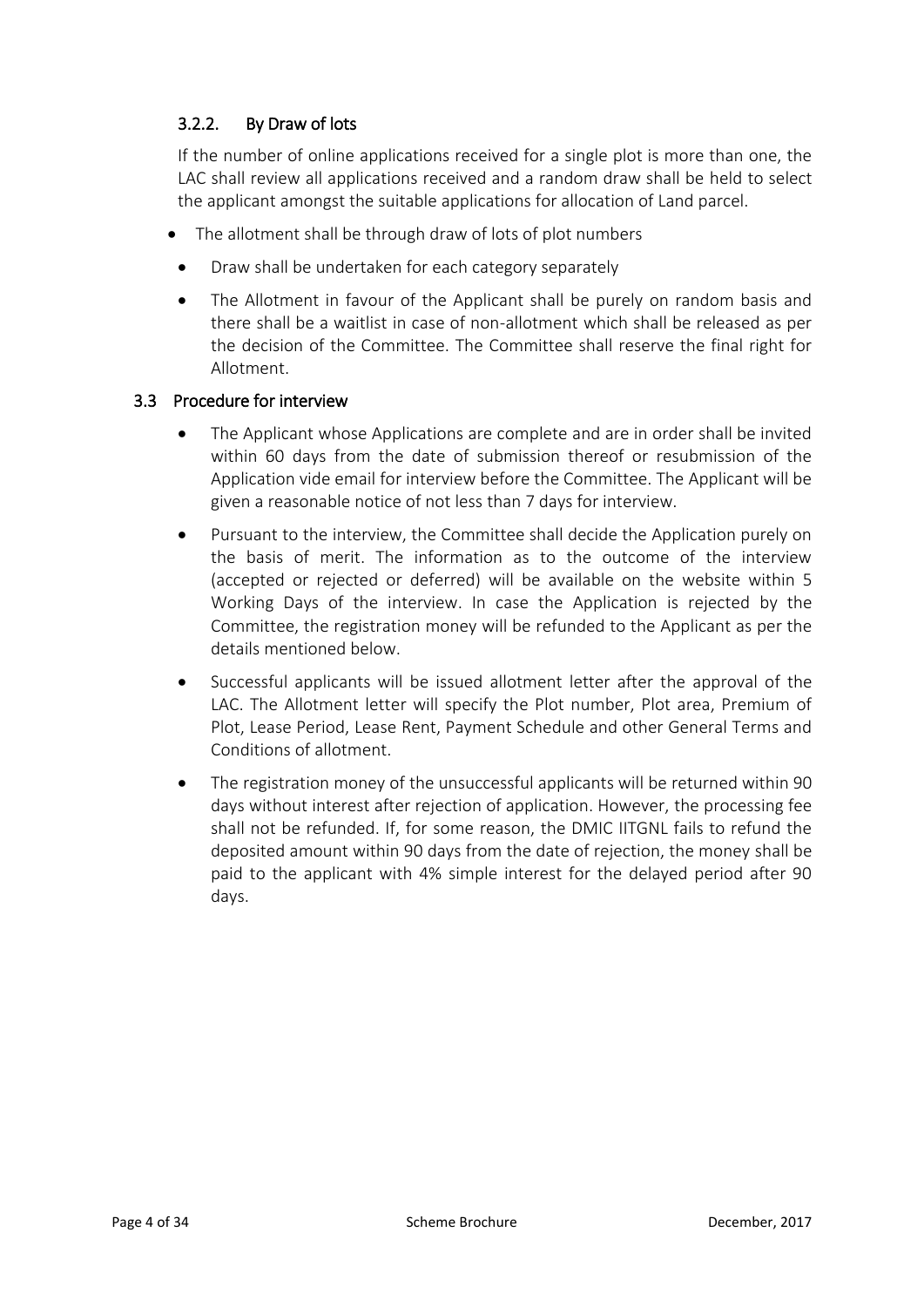## 4. Rate of Allotment

The present rate of allotment is as under:-

| Land use | Plot size<br>(Sq.mt) | Rate<br>(INR/Sq.mt) |  |  |
|----------|----------------------|---------------------|--|--|
|          | Up to 4000           | 10790.00            |  |  |
|          | $4001 - 8000$        | 9300.00             |  |  |
| Hi Tech  | $8001 - 20000$       | 7800.00             |  |  |
|          | $20001 - 40000$      | 6300.00             |  |  |
|          | Above 40000          | 5100.00             |  |  |
|          | Up to 4000           | 10790.00            |  |  |
|          | $4001 - 8000$        | 9300.00             |  |  |
| Bio-Tech | $8001 - 20000$       | 7800.00             |  |  |
|          | 20001 - 40000        | 6300.00             |  |  |
|          | Above 40000          | 5100.00             |  |  |
|          | Up to 4000           | 10790.00            |  |  |
|          | $4001 - 8000$        | 9300.00             |  |  |
| R&D      | $8001 - 20000$       | 7800.00             |  |  |
|          | 20001 - 40000        | 6300.00             |  |  |
|          | Above 40000          | 5100.00             |  |  |
| IΤ       |                      | 20,000.00           |  |  |

The above rates are applicable till 31March 2018 for all industrial categories.

#### 5. Mode Of Payment, Payment Plan And Refund

- 5.1. The applicant shall pay 10% of the total premium of the plot along with application form as registration money.
- 5.2. The allottee(s) shall have following two options for making rest of the payment:
	- 5.2.1. To make full and final payment of the total Premium of the Plot within 90 days from the date of issue of Allotment letter. In such case, 5% rebate will be given on the total Premium of the Plot.
	- 5.2.2. In Two Instalments:
		- The allottee may pay next 40% of the Total Premium within 90 days from the date of issue of allotment letter.
		- The Balance 50% of the total premium shall be payable within 365 days of issue of allotment letter.
		- In such case, 2% rebate will be given on the total premium of the plot.
	- 5.2.3. In Three Instalments
		- The allottee can pay next 20% of the premium of the land within 90 days of issue of the allotment letter as Allotment Money.
		- The balance 70% of the total premium shall be paid in two equal half yearly instalments. The due date of first instalment shall be 180 days after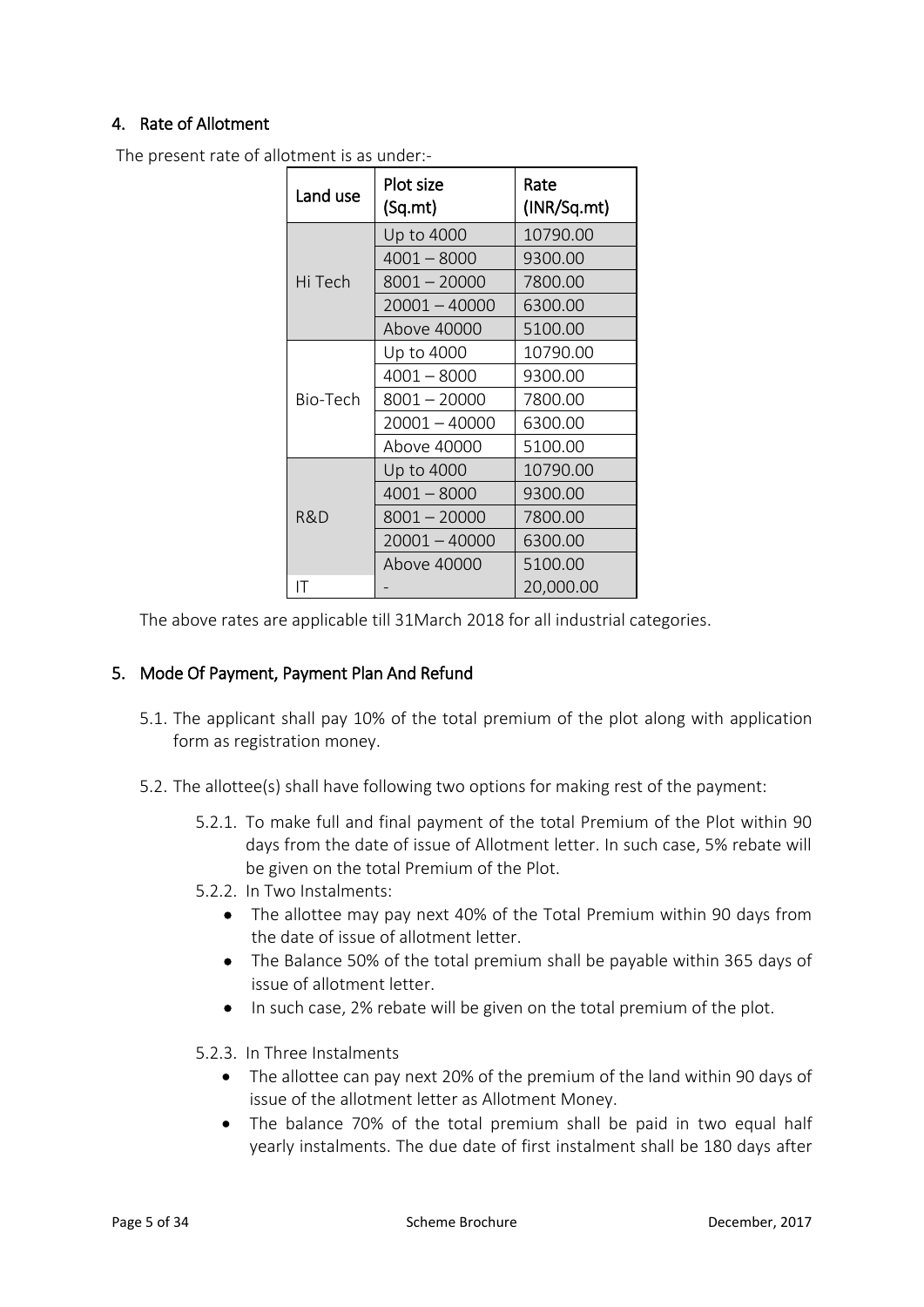the allotment period of 90 days and due date of second instalment shall be 360 days after the allotment period of 90 days.

- 5.3. All payments should be remitted by due date. In case the due date is a bank holiday then the allottee should ensure remittance on the next working day.
- 5.4. The allotment would stand cancelled and the possession shall be taken back in case of non-payment of any instalment of the allotment money within the stipulated time. In such cases, processing fee and 20% of the total Premium or the amount deposited up to the date of cancellation, whichever is the least shall be forfeited and balance, if any, shall be refunded without any interest.

However, under exceptional circumstances, the Land Allotment Committee, if deems fit, can grant an extra period, not exceeding six months for deposit of allotment money, provided the allottee makes application requesting such extension of time before expiry of the original time period for depositing the allotment money under the payment option chosen by him.

Further, in case of extension of time for deposit of allotment money, an compound interest  $\omega$  15% per annum, compounded quarterly, shall be charged from the allottee with effect from the original due date up to the date of payment subject to interest amount computable minimum for one quarter.

Also, in case of extension of time for deposit of allotment money, the rebate available under clause 5.2.1 and 5.2.2 shall be withdrawn and the allottee shall be required to pay the rebate amount in the same manner as unpaid allotment money along with the interest provided under this clause.

- 5.5. The payment made by the allottee will first be adjusted towards the interest due if any, and thereafter the balance will be adjusted towards the lease rent payable and the premium due.
- 5.6. Lease rent shall be paid in accordance with clause 6 of the brochure.

#### NOTE:

- i. The date of issue of allotment letter shall be reckoned as date of allotment.
- ii. The date of execution of Sub-lease deed shall be reckoned as the date of taking over of possession.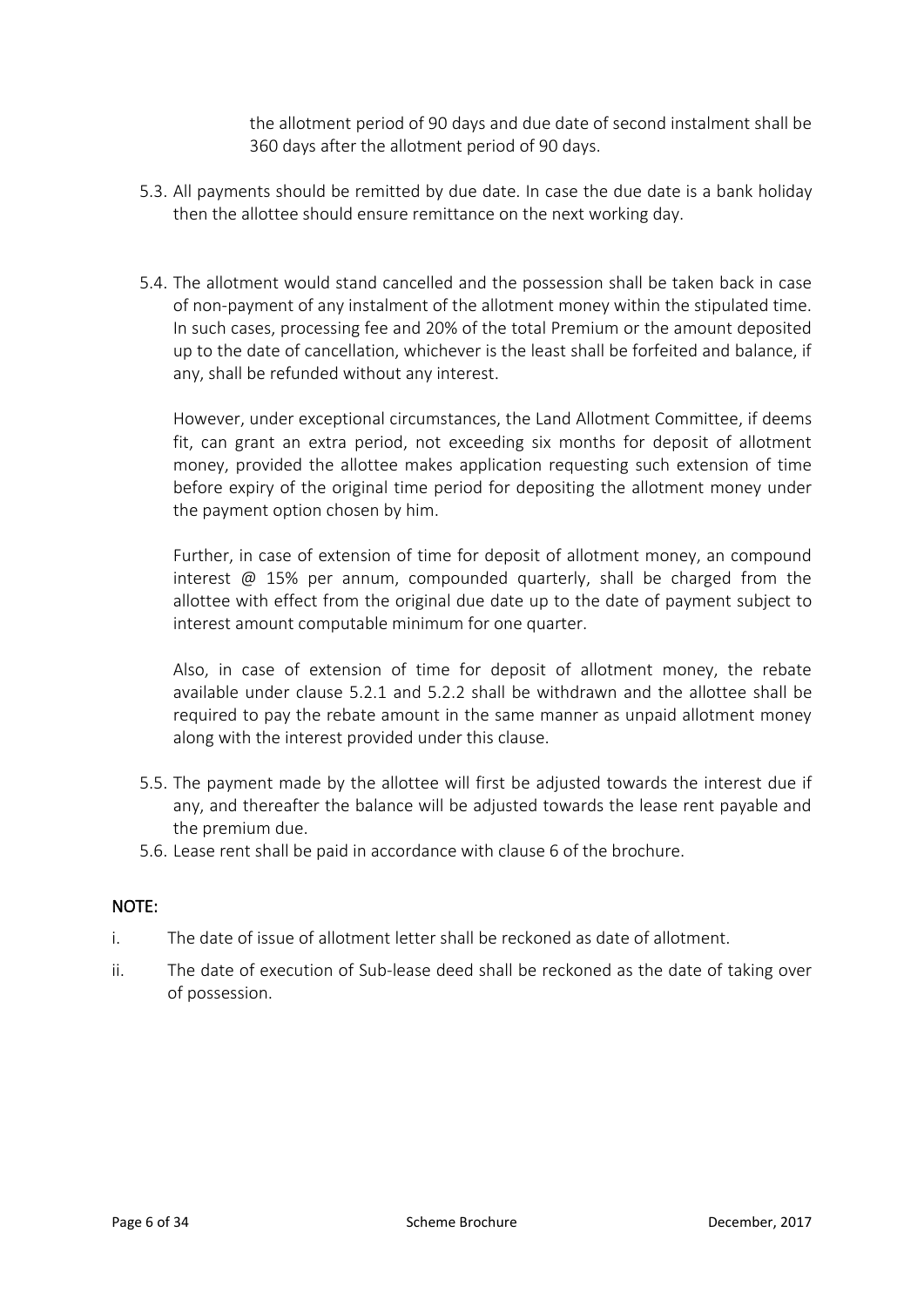## 6. LEASE RENT

- 6.1. In addition to the Premium of Plot, Annual Lease Rent at the rates mentioned in Allotment Letter would be payable in advance. The Lease Rent is payable by the Allottee from the date for the execution of the Sub-Lease Deed to the Greater Noida Industrial Development Authority (GNIDA) through DMIC IITGNL.
- 6.2. The term and conditions pertaining to lease rent / interest and penalties levied on lease rent shall be governed by the rules and regulations prescribed by the GNIDA from time to time.
- 6.3. In case of default in payment of Lease Rent, interest at a rate of 15% per annum shall be charged on the defaulted amount for the defaulted period compounding halfyearly.

#### 6.4. One time Lease Rent

- The Allottee shall have the option to pay a lump sum amount equivalent to 11 times of the prevailing annual Lease Rent (currently @ 2.5% of land premium) as One Time Lease Rent. The Lease Rent policy of GNIDA as amended from time to time shall be binding on the Allottee.
- If the Allottee opts for the payment of one time Lease Rent, in the later year of allotment, the payments made towards annual Lease Rent earlier shall not be considered while computing the amount of one time Lease Rent. If the payments of due annual Lease Rent has not been made, they shall be paid first and shall not be considered in the computation of one time Lease Rent.
- NOTE: If the allottee chooses the option to pay annual lease rent at the time of execution of Sub-lease deed, he can subsequently exercise his option to pay one time lease rent indicated above.

#### 7. SUB-LEASE DEED EXECUTION AND POSSESSION

- 7.1. The allottee would be required to execute the sub-lease deed, get the same registered and take possession within 90 days from the date of issuance of the check list for all technical financial and administrative clearances by the concerned department (s) of DMIC IITGNL.
- 7.2. Execution and registration of Sub-Lease Deed can be done only after a minimum payment of 30% of Premium of the Plot along with location charges and one year Lease Rent, in advance.
- 7.3. In case the allottee fails to get the sub-lease deed registered and taking over of possession within the above-stipulated time period, the allotment shall be cancelled and the entire amount deposited would be forfeited.
- 7.4. However, in exceptional circumstances, the LAC may grant extension of time for execution of Sub-Lease Deed and taking over of possession. The extension, if granted will be subject to the payment of penalty as per the following table: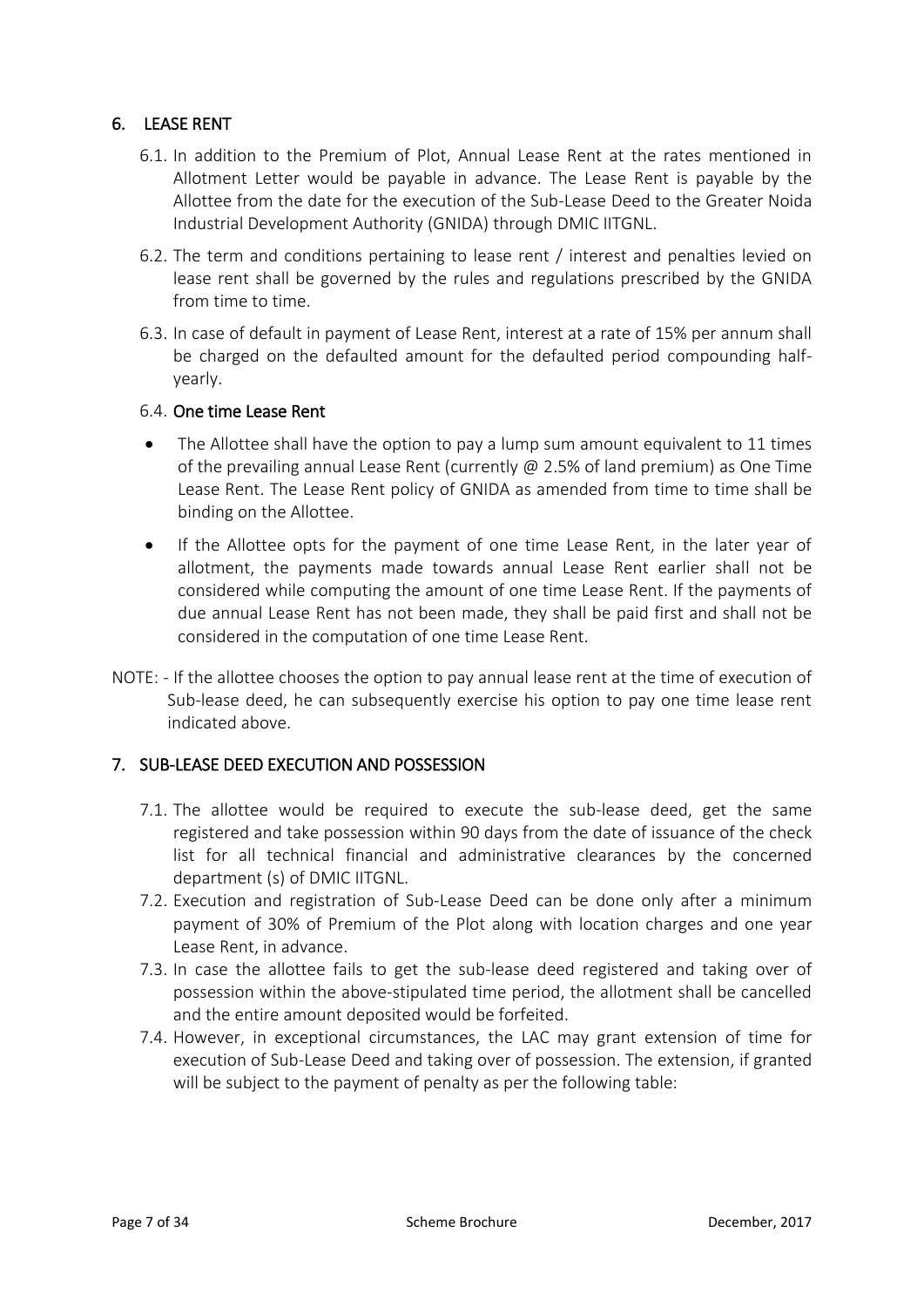| S. No | <b>Time Delay</b>                                            | Penalty                                                         |  |  |  |  |  |
|-------|--------------------------------------------------------------|-----------------------------------------------------------------|--|--|--|--|--|
|       | Up to 6 months from $\vert$<br>date of issue of<br>checklist | 4 times of the annual lease<br>rent                             |  |  |  |  |  |
|       | issuance of checklist                                        | Up to One year from $\vert$ 8 times of the annual lease<br>rent |  |  |  |  |  |

- *Note: The facility of extension with penalty would be available only if the plot has not been cancelled.*
- 7.5. The application for extension shall be made before expiry of stipulated period. After expiry of this period no application for extension shall be entertained.
- 7.6. Physical possession of allotted plot will be handed over to the Allottee after execution and registration of Sub-Lease Deed.

#### 8. ALLOTMENT TENURE

8.1. The maximum land disposal tenure for any land parcel shall be up to the lease of the SPV i.e. DMIC IITGNL, unless otherwise stated by DMIC IITGNL. LAC may approve Sublease of Land for a shorter period of time if necessary on case to case basis.

#### 9. DOCUMENTATION CHARGES

9.1. The stamp duty, registration charges and all legal expenses involved in the execution and registration of sub-lease deed as stated above and all other incidental expenses shall be borne by the allottee. The rate of stamp duty is applicable as per the notification issued by the State Government from time to time.

#### 10. LOCATION CHARGES

10.1.The location charges shall be payable by the allottee before execution of the lease deed,@3% of the total premium in case the allotted plot is located on 45 meter and 60 meter roads and @5% of total premium in case the plot is located at 80 meter road..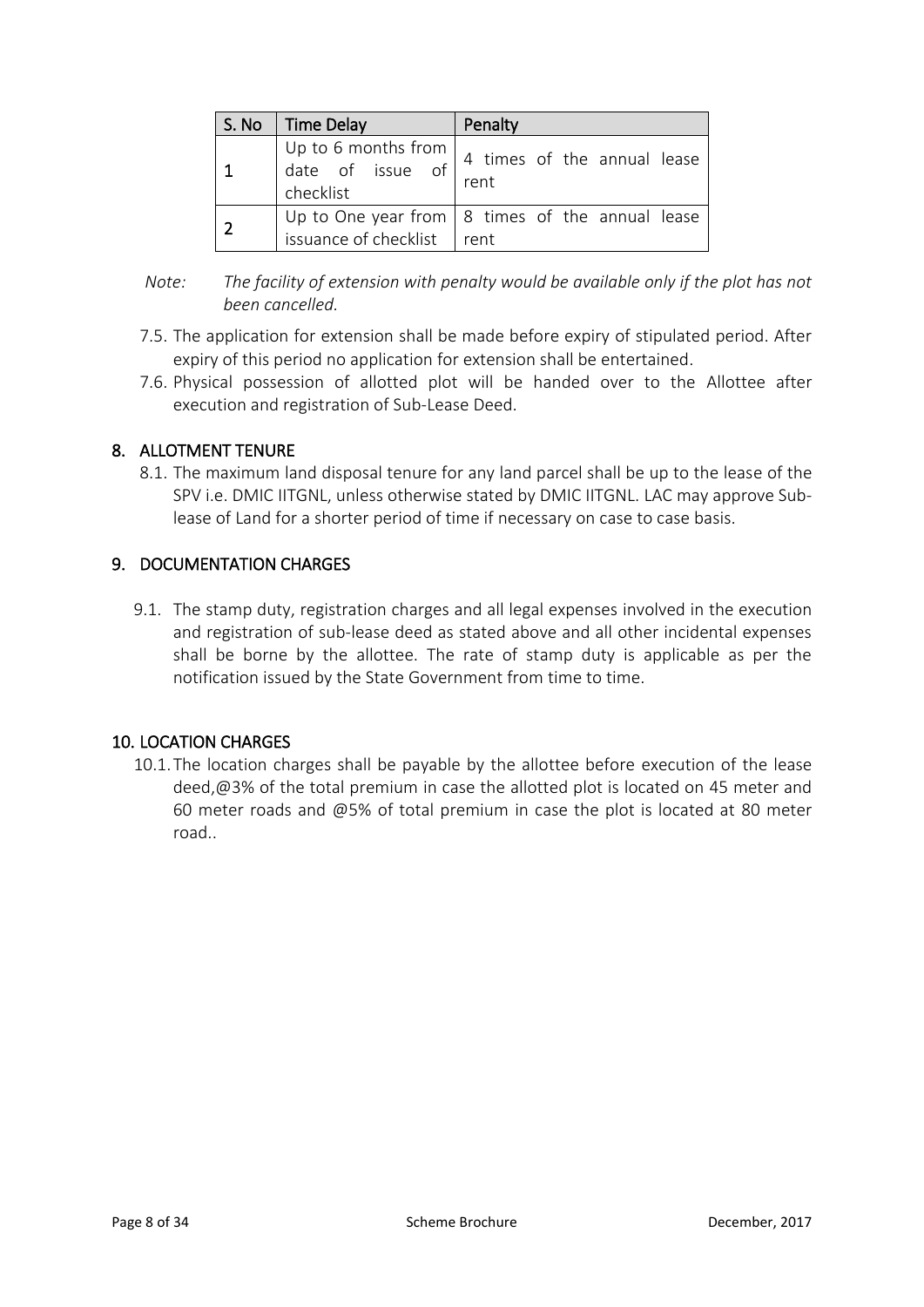## 11. CONSTRUCTION

- 11.1 The Allottee can construct the building after getting approval of the building plans from the concerned department of DMIC IITGNL. DMIC IITGNL will grant its approvals to the Building Plans within a period of 30 days from the date of successful application / re-submission together with all the requisite documents. The Allottee shall commence construction within 6 months from date of possession of the plot and inform DMIC IITGNL in writing.
- 11.2 The status of construction has to be updated quarterly by the Allottee. Each update submitted by the allottee shall be certified by an Architect / Structural Engineer. The Allottee shall complete construction within 3 years from the date of possession of Plot.
- 11.3 In case the Allottee does not complete the building within the prescribed time period, the extension of time can be granted on payment of extension charges at the following rates:
	- 4% of the total Premium of plot for the first year of delay
	- 5% of the total Premium of plot for second year of delay
	- 6% of the total Premium of plot for third year of delay
	- Beyond 3 years 4% of sector rate per sq.mtr. prevailing at time of grant of such extension

The time period shall be calculated proportionally on monthly basis.

- 11.4 The Allottee shall complete construction of buildings as per approved plans and obtain completion/occupancy certificate from DMIC IITGNL for minimum area as prescribed in Building Regulations of Greater Noida Industrial Development Authority.
- 11.5 In case of non- adherence to the agreed schedule for obtaining Completion Certificate, the plot shall be cancelled and/or Sub-Lease shall be determined. On such cancellation/determination, 20% of the total Premium will be forfeited and DMIC IITGNL shall resume possession of the plot, along with any structure thereon, with the Allottee having no right of claim or compensation thereof. The balance amount deposited shall be refunded without any interest.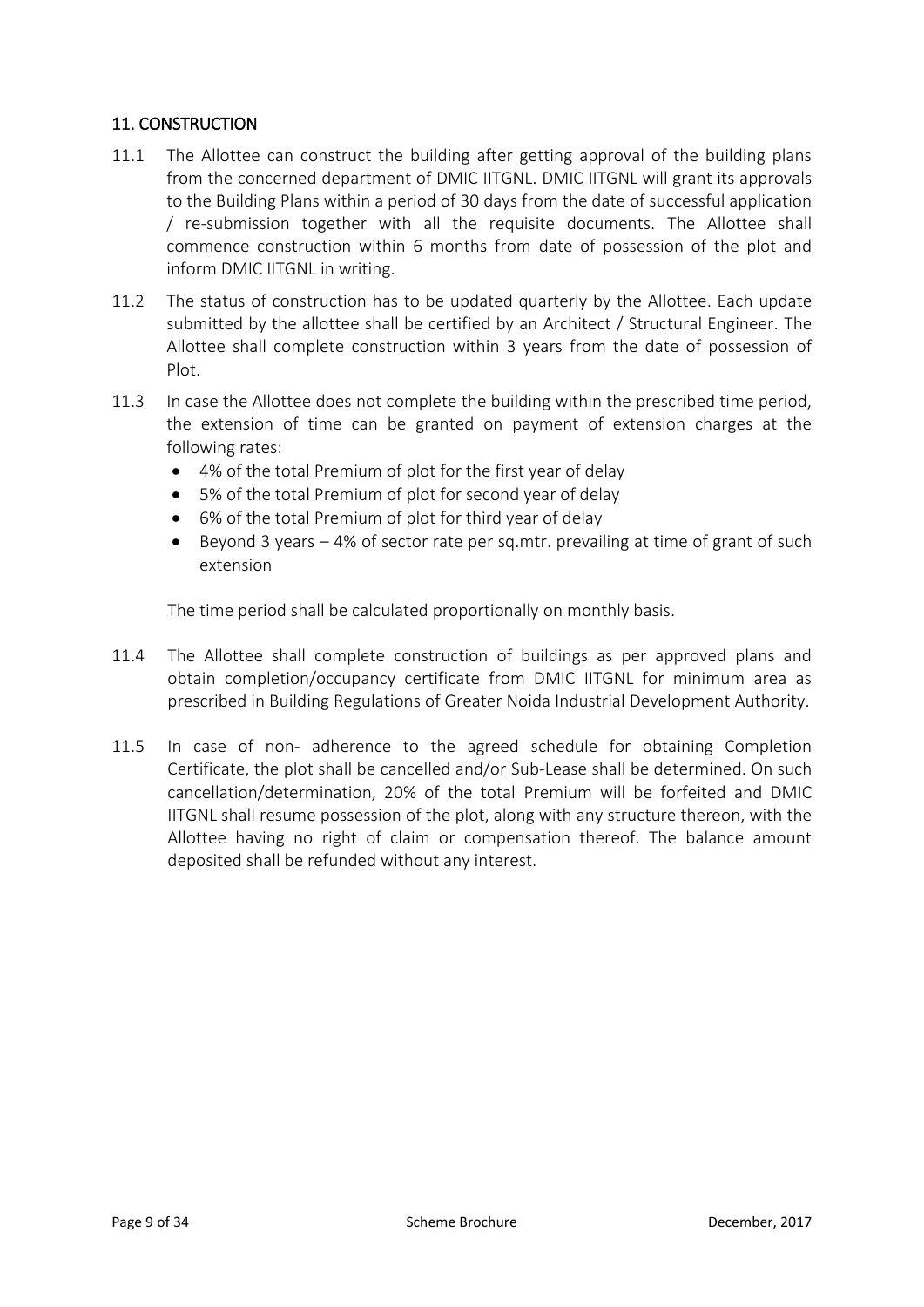# SECTION-II

# GENERAL TERMS AND CONDITIONS FOR ALLOTMENT OF INDUSTRIAL PLOTS

#### SCHEME CODE: IND01

#### 1. Variation In Actual Area Of Allotted Plot

- 1.1 The area of actual plot on possession may vary from the area of the plot mentioned in Allotment Letter or the Plot applied for.
- 1.2 If area of the plot in Allotment Letter issued and actual area handed over to the Allottee is found to be different, then a proportionate change in the amount of Premium would be made.
	- No dispute/objection will be entertained by the DMIC IITGNL on ground of variation in plot area.
	- Allottee also would not have right for change of Plot/refund of money deposited by him on account of variation of actual area up to extent of 10%.
- 1.3 In case of any difference in area of allotted plot and area available on site the Premium of actual area along with lease rent for the additional area shall be payable/receivable by the Allottee within 60 days from the date of communication. The allotment of additional area shall be at the applicable Land rate. However in case the actual area is less than the allotted area, the refundable premium shall be at the rate at which the plot was allotted.
- 1.4 However, if the actual area exceeds more than 10% then the allottee shall have option to surrender the allotted plot and/or opt for any other plot, if available. In other cases LAC shall decide on case to case basis.

#### 2. Change in Constitution of Allottee

Change in constitution of the allottee may be allowed by the LAC on completion of required formalities as decided by the DMIC IITGNL from time to time. An application to the LAC has to be made for a change in constitution. The change in constitution shall not result in change in the ownership rights otherwise provisions of transfer will be applicable.

*"Ownership rights"* means original allottee should possess a minimum 51% shares. If it is observed that change in ownership rights is made through change in constitution before the unit has become functional, such change in constitution will be considered null and void and the allotment will be cancelled. After making the unit functional, such a change in constitution may be permitted on depositing 10% of premium at the current rate of industrial plot.

#### 2.1 Proprietorship to Partnership

Change in constitution from proprietorship to partnership is proposed to be allowed with following conditions. A certified copy of the partnership deed and form A and B issued by the Registrar of Firms should be submitted along with a request for change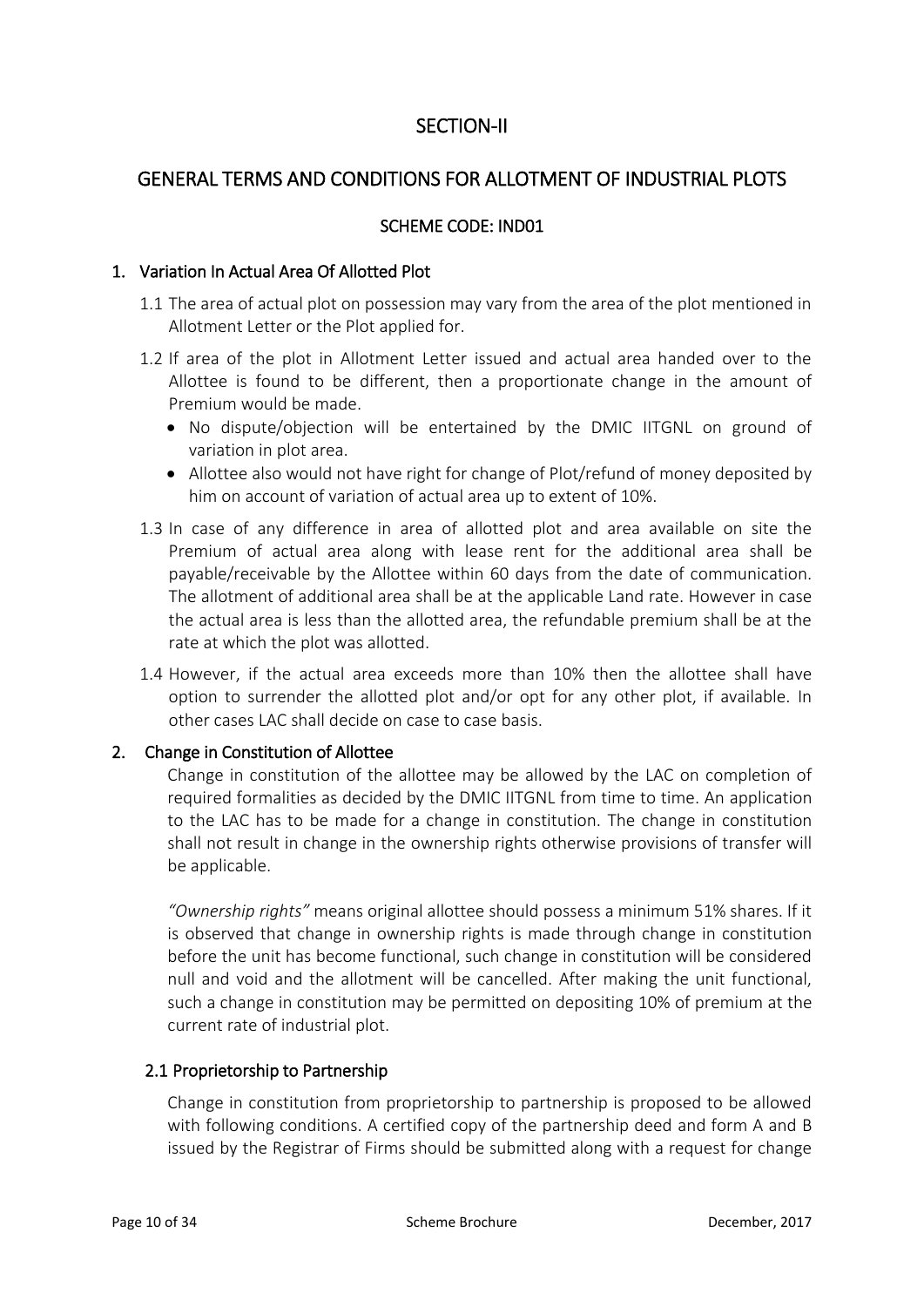in constitution. Apart from this an affidavit of relationship of the new incumbent has to be given.

### 2.2 Change of Partner in Partnership Deed

A certified copy of the dissolution deed, new partnership deed, retirement-cumpartnership deed, as applicable will be submitted with form A,B and C or revised Form-A issued by the Registrar of Firms along with an affidavit showing the relation among partners are required to be submitted along with a request to change the partner or partnership deed.

## 2.3 Conversion Of Proprietorship / Partnership Firm into LLP / Company or LLP into Company

Copies of the Articles and Memorandum of Association/ LLP Agreement, certificate of Incorporation, list of shareholders /director /partners / designated partners, Copies of e-forms filed to the Registrar of Companies / LLP for incorporation or change in constitution, duly certified by a Chartered Accountant / Company Secretary in Practice, and Board Resolution duly signed by the Director/Designated Partner /Authorized person to be submitted along with the request for change by the current allottee.

#### 3. DECLARING UNIT FUNCTIONAL

- 3.1. It will be essential to obtain functional certificate from DMIC IITGNL within 6 months from the issue of Completion Certificate. The authority for declaring a unit functional is vested with the designated officer of DMIC IITGNL.
- 3.2. Following documents are required to be submitted to obtain functional certificate-
	- (i) Building Completion Certificate
	- (ii) No dues certificate
	- (iii) Copy of Sub-Lease Deed/ Transfer Deed registered with the concerned authority.
	- (iv) Any two Utility Bill (i.e. electricity bill of permanent connection or documents for installation of permanent connection/telephone bill/water charges bill)
	- (v) Copy of bills for equipment /Plant & Machinery/ Lab as per project report.
	- (vi) Copies of PMT/SSI registration/Central Excise Department certificate (with date of commencement of production)/Trade Tax Exemption Order/Trade Tax Assessment Order (if applicable).
	- (vii) Registration under the Factories Act
	- (viii) ESI registration certificate(if applicable),
	- (ix) EPF registration(if applicable),
	- (x) Other Document as may be prescribed by DMIC IITGNL from time to time.
- 3.3 The Functional Certificate shall be issued within 30 working days of date of application.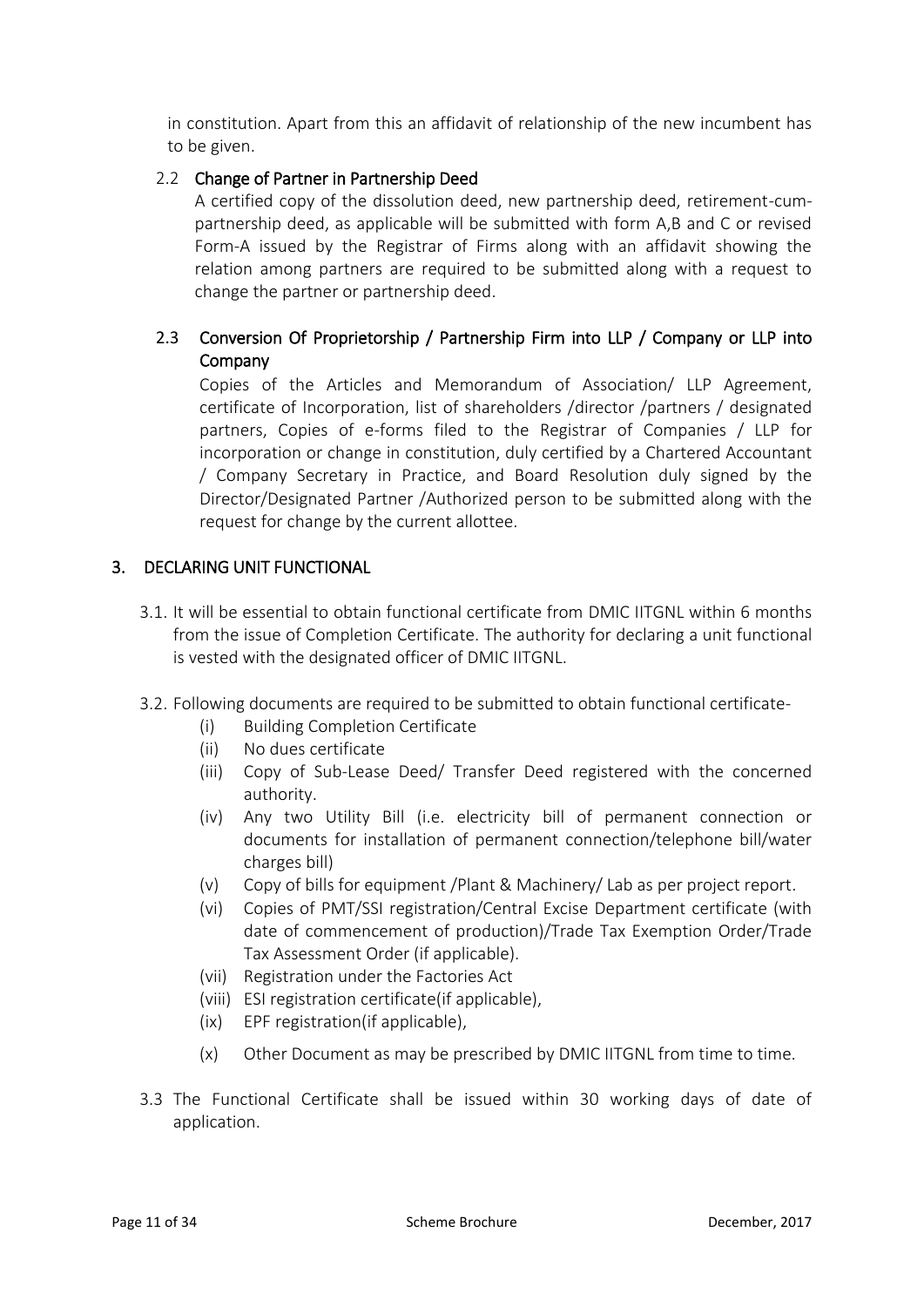- 3.4 Penalty for not obtaining Functional Certificate: In case of failure to obtain Functional Certificate within 6 months from the date of issue of Completion Certificate, the Allottee would be required to pay penalty  $\omega$  4% of the total Premium of the plot per year on pro rata basis calculated on monthly pro-rata basis.
- 3.5 The date of commencement of production indicated in PMT / SSI Registration Certificate/EM Part-II/Central Excise Department Certificate/Trade Tax Assessment Order would be deemed as date of production and extension charges, if applicable, would be payable only till this date irrespective of the date of submission of the documents and/or declaration of unit as functional by DMIC IITGNL.
- 3.6 In the absence of the above documents, in special cases, the designated officers will inspect the unit to decide the date of commencement of its functioning.

## 4 MORTGAGE

- 4.1. Mortgage is generally permitted on the allotted Land for the purpose of financing. However, LAC reserves the right to review each case and take decision against the clause if necessary.
- 4.2. Mortgage is permitted where property is live and time limit for construction exists. Permission shall be granted within 15 days of submission of application subject to fulfilment of the terms and conditions of mortgage.
- 4.3. The allottee may, with the prior written consent of the concerned officials / committee of the DMIC IITGNL, mortgage the land/building to any Scheduled Bank/Government/R.B.I. recognized institutions, having at least 5 years of operation of granting loan for the purpose of funding the industrial unit, after execution of lease deed, and subject to such terms and conditions as may be decided by the DMIC IITGNL at the time of granting the permission.
- 4.4. A mortgage permission fee of Rs.10,000/- (Rupees Ten Thousand only) shall be payable by the applicant for mortgage permission.
- 4.5. For grant of mortgage permission it is important that the allottee shall clear all over dues and dues of DMIC IITGNL or give an undertaking to this effect or 100% payment has already been made to DMIC IITGNL.
- 4.6. The Allottee will submit the application along with consent of financial institution and a NOC regarding full payment/ no arrears from Accounts section, DMIC IITGNL.
- 4.7. In the event of sale or foreclosure of the mortgaged or charged property by the mortgage, DMIC IITGNL will have the first charge towards transfer charges, extension charges, Lease Rent (payable to the Authority), interest and other dues, taxes, charges etc. payable to DMIC IITGNL from time to time.

#### 5 MAINTENANCE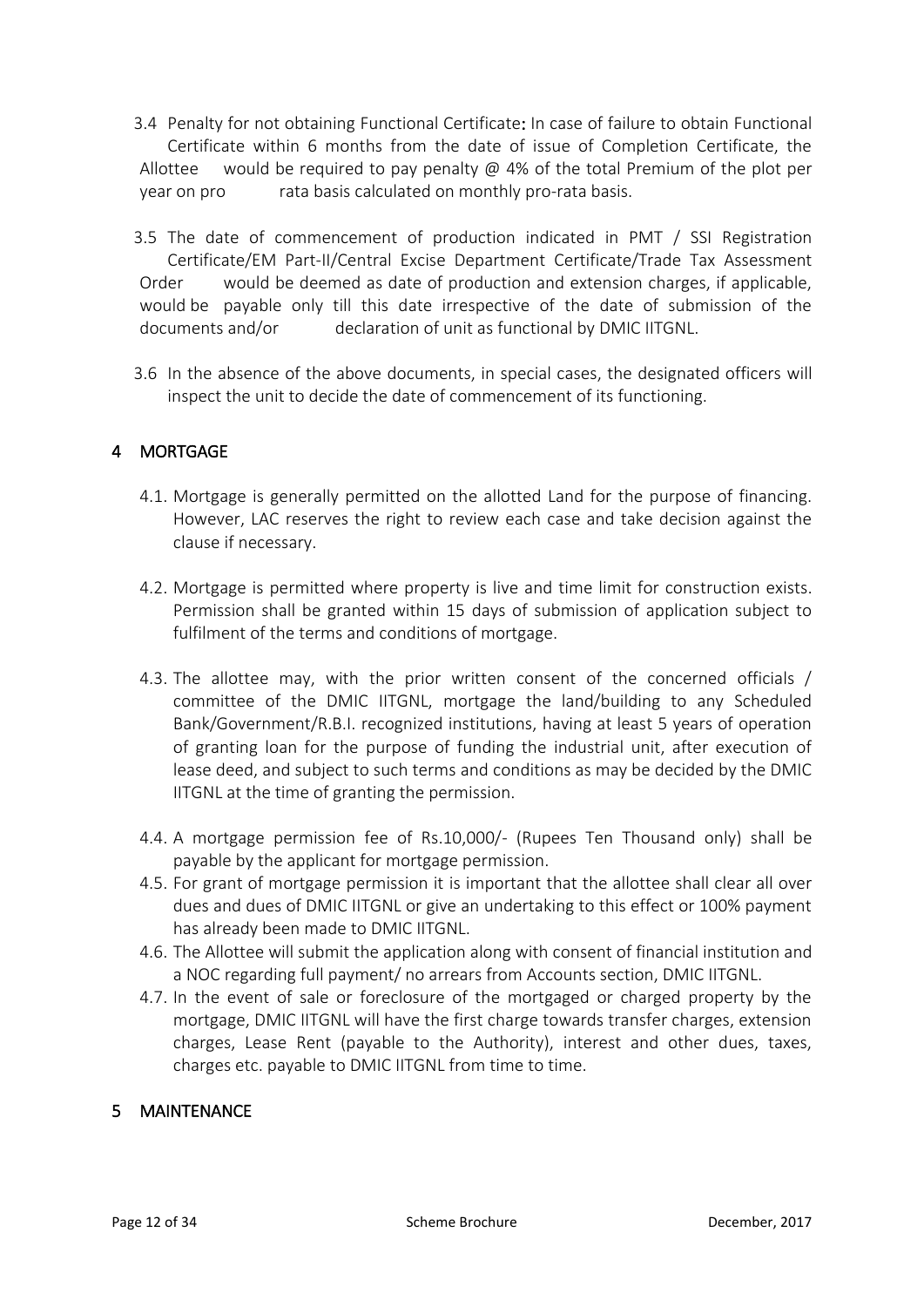- 5.1. The Allottee at his own expense shall take permission for all utilities from concerned authorities for e.g. sewerage connection, water connection, electricity etc.
- 5.2. The Allottees shall:
	- At all times, maintain the disposed land in a state of good condition and in good sanitary condition to the satisfaction of the DMIC IITGNL.
	- Make available required facilities as well as to keep surroundings neat, clean, healthy and in safe condition at all times, according to the convenience of the users of the property.
- 5.3. The Allottee shall abide by all Regulations, Building Regulations and guidelines of DMIC IITGNL and other provisions of the U.P. Industrial Area Development Act 1976 and the rules made therein.
- 5.4. The Allottee shall not display or exhibit any posters, statues, other articles which are repugnant to the morals or are indecent or immoral.
- 5.5. The Allottee shall not display or exhibit any advertisement or placard in any part of the exterior wall of the building, except which shall be constructed over the demised premises or at a place specified for the purpose by the Lessee.
- 5.6. In case of non-compliance of these terms and conditions, DMIC IITGNL shall have the right to impose penalty as LAC or any empowered committee or officer of DMIC IITGNL authorized for this purpose, may consider just and/or expedient by explaining or recording the reasons.

#### 6 Transfer of Plot

- 6.1 The allottee shall not be entitled to transfer the plot without prior written permission of the DMIC IITGNL. The permission may be given in terms of the existing rules and laws at the time of submission of the application for transfer and subject to following conditions:
	- Transfer shall be permitted only after the unit has been declared Functional by DMIC IITGNL.
	- The cases, where cancellation has been done or are in process of cancellation, are not eligible for transfer.
- 6.2 Allottee can transfer the allotted plot for industrial activities/production of the product permitted to set up in DMIC IITGNL Area only, and not for any other product/purposes.
- 6.3 Application for transfer shall be made on the prescribed Transfer Application Form available on website of DMIC IITGNL, along with the Transfer Charges.
- 6.4 The Transfer application form should be duly filled along with the NOC's from concerned departments i.e. No dues from the Accounts/ allotment department, last paid electricity bill etc.
- 6.5 Photograph & signature of Transferor(s)/ Transferee(s) must be attested by the Bank Manager on the application form itself. In case of companies, certified copy of Resolution of Board of Directors authorizing the signatory for moving the transfer application should also be submitted with application.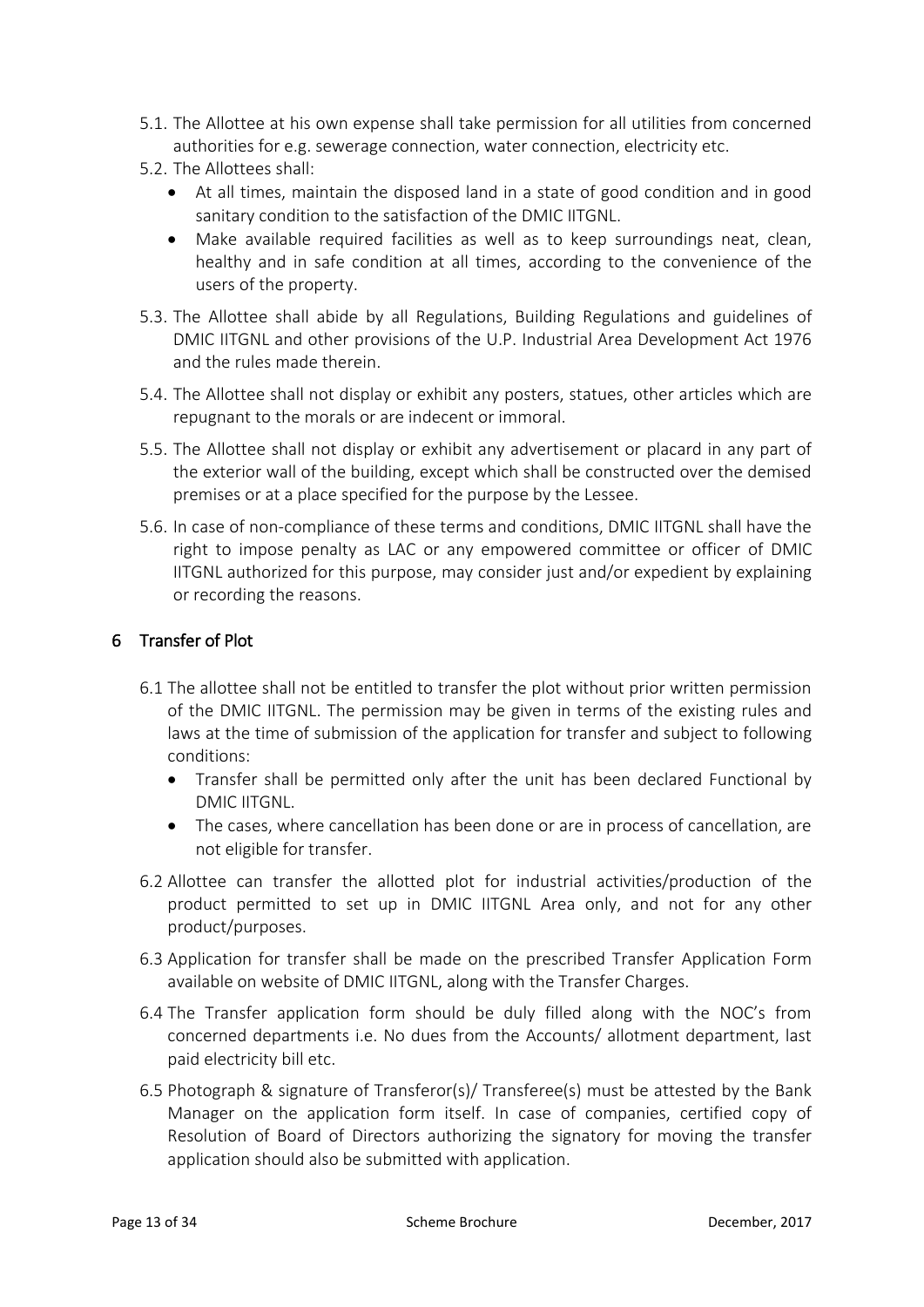- 6.6 Both Transferor and Transferee must be competent to contract on the date of transfer application.
- 6.7 Transfer of partial area of plot shall not be considered.
- 6.8 Transfer Charges:
	- "Standard Transfer Charges" Nominal service charges are applicable in case of a Formal Transfer and charged @ 2% of the Premium of the plot
	- "Premium Transfer Charges" are applicable in case of Non Formal Transfer and charged @10% of the Premium of plot.

| $\overline{A}$ | <b>Formal Transfer</b>                                                                                       |                           |  |
|----------------|--------------------------------------------------------------------------------------------------------------|---------------------------|--|
|                | <b>Type of Transfer</b>                                                                                      | Charges                   |  |
| $\mathbf{1}$   | From Proprietor (not being legal person) to his/her blood                                                    | Standard Transfer Charges |  |
|                | relative as a Proprietor (not being legal person) e.g.                                                       | Only                      |  |
|                | Father, Mother, Brother, Sister, Husband, Wife, Son,                                                         |                           |  |
|                | Married/Unmarried Daughter, Daughter in Law.                                                                 |                           |  |
| $\overline{2}$ | From Proprietor (not being legal person) to a Partnership                                                    | Standard Transfer Charges |  |
|                | in<br>which<br>his/her<br>blood<br>Firm<br>relative<br>is/are                                                | Only                      |  |
|                | Partner/Partners e.g. Father, Mother, Brother, Sister,                                                       |                           |  |
|                | Husband, Wife, Son, Married/Unmarried Daughter,                                                              |                           |  |
|                | Daughter in Law.                                                                                             |                           |  |
| 3              | From Partners of Partnership Firm to a Single Partner in                                                     | Standard Transfer Charges |  |
|                | that firm as a Proprietor (not being legal person)                                                           | Only                      |  |
| 4              | retired<br>Partners to remaining<br>of<br>From<br>Partners                                                   | Standard Transfer Charges |  |
|                | Partnership Firm (To take note of retired Partners)                                                          | Only                      |  |
| 5              | Transfer due to change in members of Family (addition or                                                     | Standard Transfer Charges |  |
|                | deletion of members)                                                                                         | Only                      |  |
|                | a) Proprietorship to Partnership firm                                                                        |                           |  |
|                | b) Proprietorship to Pvt. Ltd. Company                                                                       |                           |  |
|                | c) Pvt. Ltd. Company to Proprietorship                                                                       |                           |  |
|                | d) Partnership firm to Proprietorship                                                                        |                           |  |
| 6              | Transfer from Promoter (natural person as well as legal                                                      | Standard Transfer Charges |  |
|                | person) of Proposed Pvt. Ltd. company if plot is allotted                                                    | Only                      |  |
|                | to promoter to newly formed Pvt. Ltd. company (If                                                            |                           |  |
|                | Promoter applied for transfer within 3 years from date of                                                    |                           |  |
|                | Sub Lease Deed and if promoter holds >20% of total paid                                                      |                           |  |
|                | up capital/shares in newly formed Pvt. Ltd. company by                                                       |                           |  |
|                | promoter and if promoter & newly formed company gives<br>undertaking that promoter will hold >20% of paid up |                           |  |
|                | capital/shares in that Pvt. Ltd. company for minimum two                                                     |                           |  |
|                | years from the date of transfer)                                                                             |                           |  |
| $\overline{7}$ | Transfer from Promoter of Proposed Housing Society if                                                        | Standard Transfer Charges |  |
|                | residential plot is allotted to promoter to Housing Society                                                  | Only                      |  |
|                | formed by that promoter (Name of members of society                                                          |                           |  |
|                | mentioned in Plot Allotment Order must be registered in                                                      |                           |  |
|                | the manual of society : Bye-Laws)                                                                            |                           |  |
| 8              | Transfer from plot holder who is expired to his/her legal                                                    | Standard Transfer Charges |  |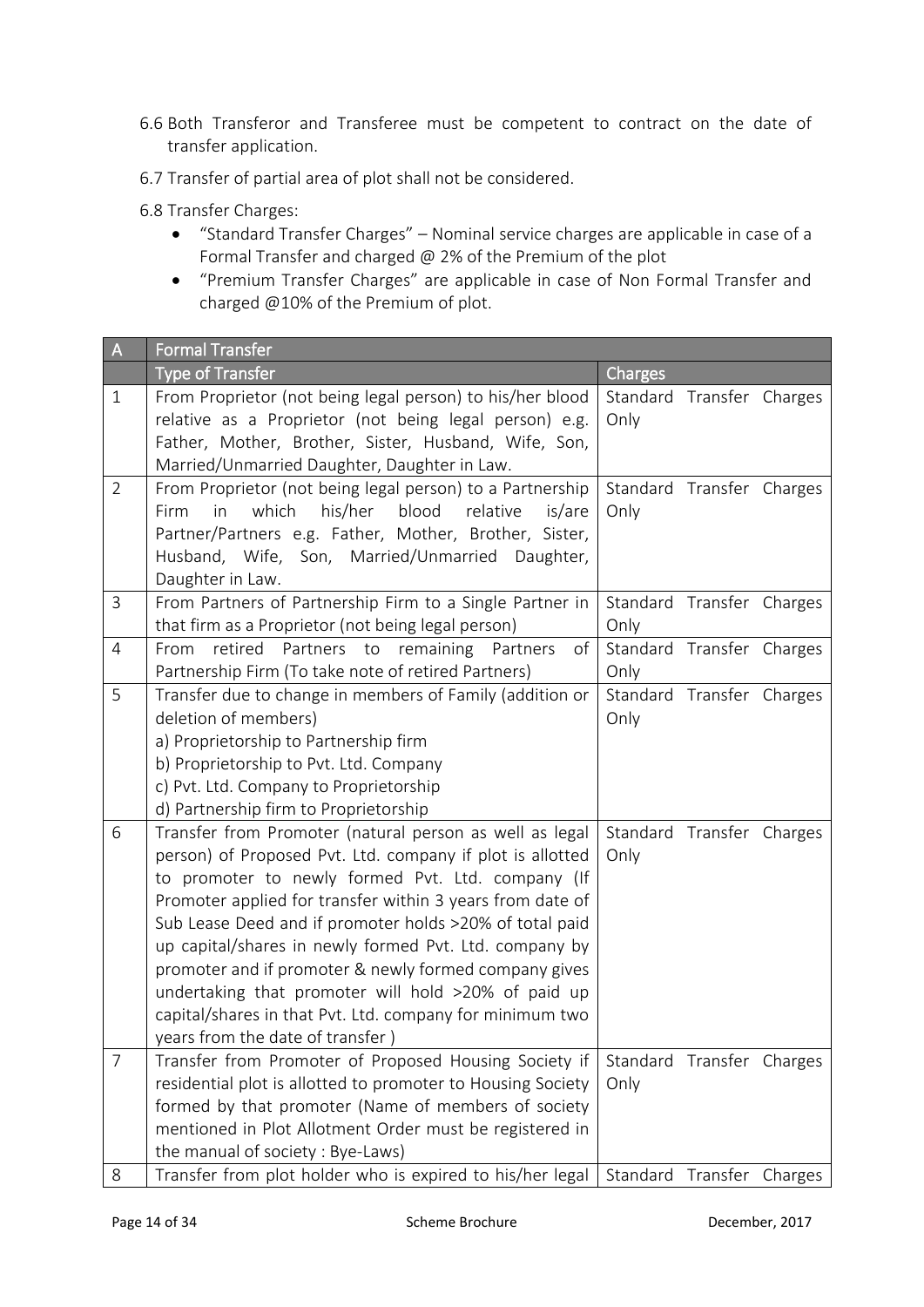| $\overline{A}$ | <b>Formal Transfer</b>                                                                                                                                                                                                                                                                                                                                                                                                        |                                   |  |  |  |
|----------------|-------------------------------------------------------------------------------------------------------------------------------------------------------------------------------------------------------------------------------------------------------------------------------------------------------------------------------------------------------------------------------------------------------------------------------|-----------------------------------|--|--|--|
|                | <b>Type of Transfer</b>                                                                                                                                                                                                                                                                                                                                                                                                       | Charges                           |  |  |  |
|                | heir (registration of heir)                                                                                                                                                                                                                                                                                                                                                                                                   | Only                              |  |  |  |
| 9              | Transfer as per expired plot holders testament/bequeath                                                                                                                                                                                                                                                                                                                                                                       | Standard Transfer Charges<br>Only |  |  |  |
| 10             | Transfer from individual plot holder to a Pvt. Ltd.<br>company formed by that individual & his family members<br>e.g. Father, Mother, Brother, Sister, Husband, Wife, Son,<br>married/unmarried Daughter, Daughter in Law (not being<br>legal person). All Shares should be held by plot holder and<br>his family members having blood relations.                                                                             | Standard Transfer Charges<br>Only |  |  |  |
| 11             | Transfer from Pvt. Ltd. company to one<br>of its<br>shareholder/director<br>proprietor<br>as and the state of the state of the state of the state of the state of the state of the state of the state of the state of the state of the state of the state of the state of the state of the state of the state of the stat<br>a<br>(shareholders/directors of such company should be<br>family members from its establishment) | Standard Transfer Charges<br>Only |  |  |  |
| 12             | Transfer as per order of Competent court which mentions<br>not to take any Transfer Charges                                                                                                                                                                                                                                                                                                                                   | No Transfer Charges               |  |  |  |
| 13             | Transfer as per directives of Govt. of Uttar Pradesh which<br>mentions not to take any Transfer Charges                                                                                                                                                                                                                                                                                                                       | No Transfer Charges               |  |  |  |
| 14             | An Involuntary transfer pursuant to any order/scheme of<br>the Competent Court/Tribunal/Appropriate Government.                                                                                                                                                                                                                                                                                                               | <b>Standard Transfer Charges</b>  |  |  |  |

| B              | Non formal Transfer - [10% of the prevailing Market Price of the Plot]           |                          |  |  |  |  |  |  |  |
|----------------|----------------------------------------------------------------------------------|--------------------------|--|--|--|--|--|--|--|
|                | <b>Type of Transfer</b>                                                          | Charges                  |  |  |  |  |  |  |  |
| $\mathbf{1}$   | Transfer from proprietor to proprietor (which are not   Premium Transfer Charges |                          |  |  |  |  |  |  |  |
|                | Family members)                                                                  |                          |  |  |  |  |  |  |  |
| $\overline{2}$ | firm<br>Transfer from<br>proprietor to partnership                               | Premium Transfer Charges |  |  |  |  |  |  |  |
|                | (partnership firm in which there is no partner from                              |                          |  |  |  |  |  |  |  |
|                | family members of proprietor)                                                    |                          |  |  |  |  |  |  |  |
| 3              | Transfer from one partnership firm to another                                    | Premium Transfer Charges |  |  |  |  |  |  |  |
|                | partnership firm (in which there are no partners from                            |                          |  |  |  |  |  |  |  |
|                | same family)                                                                     |                          |  |  |  |  |  |  |  |
| $\overline{4}$ | Transfer from proprietor to Pvt./Public Ltd. Company                             | Premium Transfer Charges |  |  |  |  |  |  |  |
|                | (company in which there is no director/share holder                              |                          |  |  |  |  |  |  |  |
|                | from family of proprietor)                                                       |                          |  |  |  |  |  |  |  |
| 5              | Transfer from partnership firm to Pvt./Public Ltd.                               | Premium Transfer Charges |  |  |  |  |  |  |  |
|                | Company (company in which partners of partnership                                |                          |  |  |  |  |  |  |  |
|                | or their family members should<br>firm<br>not<br>be                              |                          |  |  |  |  |  |  |  |
|                | director/shareholders of that company.                                           |                          |  |  |  |  |  |  |  |
| 6              | Transfer from Pvt./Public Ltd. Company to proprietor                             | Premium Transfer Charges |  |  |  |  |  |  |  |
|                | (not being director/share holder)                                                |                          |  |  |  |  |  |  |  |
| $\overline{7}$ | Transfer from Pvt./Public Ltd. Company to partnership                            | Premium Transfer Charges |  |  |  |  |  |  |  |
|                | firm (not being director/share holder)                                           |                          |  |  |  |  |  |  |  |
| 8              | Transfer from Pvt./Public Ltd. Company to another                                | Premium Transfer Charges |  |  |  |  |  |  |  |
|                | Pvt./Public Ltd. Company (If directors/ shareholders in                          |                          |  |  |  |  |  |  |  |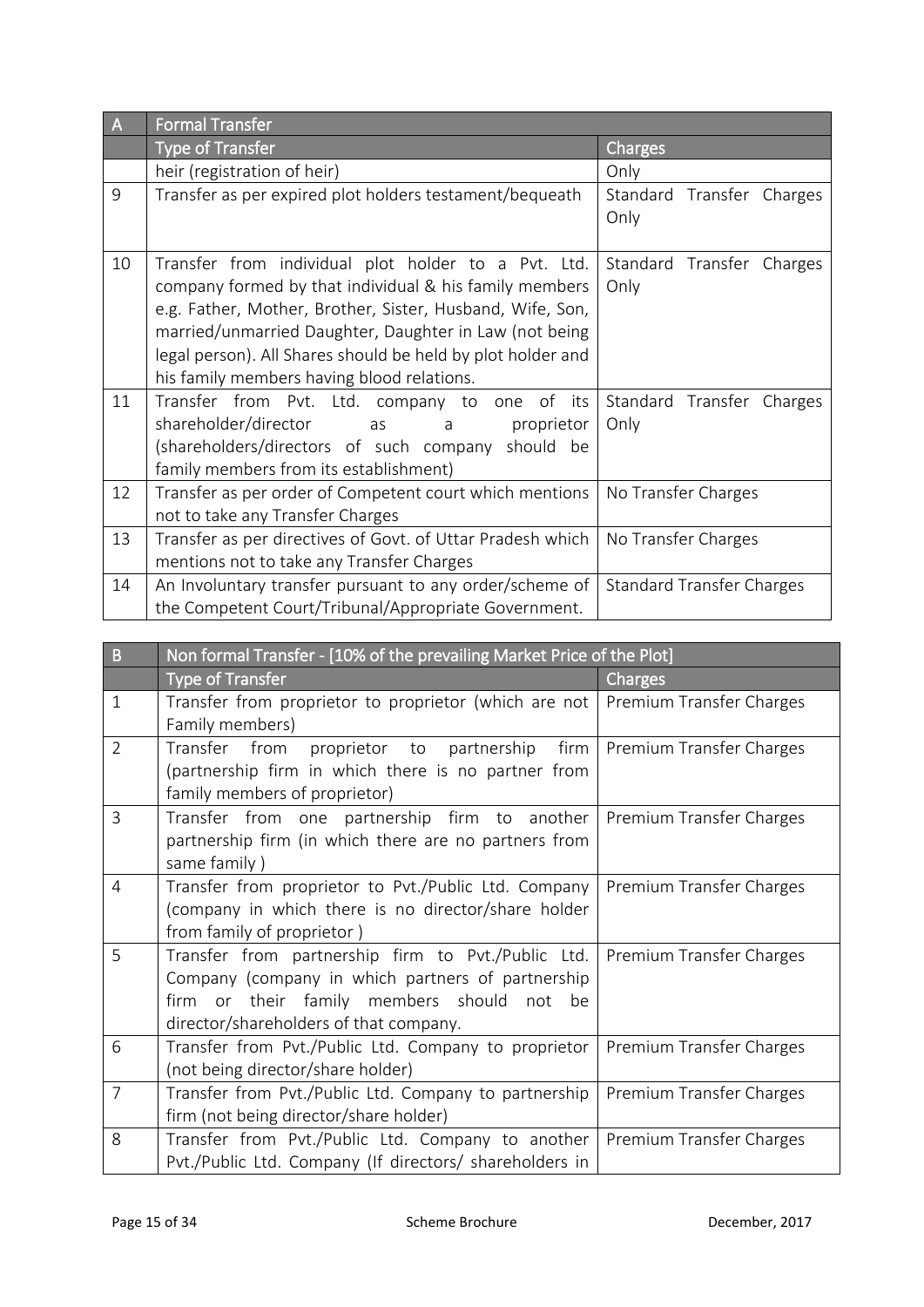| B  | Non formal Transfer - [10% of the prevailing Market Price of the Plot]                                                                                                                                                                                                                                                                                                                                                                                                                                                                                                                                                                                                                                                                                                                                                                      |                                                                                                                                                                                                                                                                                                                                                                                                                                                                                                                                                                                                                                                |
|----|---------------------------------------------------------------------------------------------------------------------------------------------------------------------------------------------------------------------------------------------------------------------------------------------------------------------------------------------------------------------------------------------------------------------------------------------------------------------------------------------------------------------------------------------------------------------------------------------------------------------------------------------------------------------------------------------------------------------------------------------------------------------------------------------------------------------------------------------|------------------------------------------------------------------------------------------------------------------------------------------------------------------------------------------------------------------------------------------------------------------------------------------------------------------------------------------------------------------------------------------------------------------------------------------------------------------------------------------------------------------------------------------------------------------------------------------------------------------------------------------------|
|    | <b>Type of Transfer</b>                                                                                                                                                                                                                                                                                                                                                                                                                                                                                                                                                                                                                                                                                                                                                                                                                     | Charges                                                                                                                                                                                                                                                                                                                                                                                                                                                                                                                                                                                                                                        |
|    | both companies are/aren't same or If directors/<br>shareholders in both companies are/ aren't family<br>members)                                                                                                                                                                                                                                                                                                                                                                                                                                                                                                                                                                                                                                                                                                                            |                                                                                                                                                                                                                                                                                                                                                                                                                                                                                                                                                                                                                                                |
| 9  | Any security is created on the plot without prior written<br>consent of the DMIC IITGNL or without executing a<br>tripartite agreement or where such consent is given but<br>the plot holder is found to be in material breach of its<br>obligations under the terms of lease or allotment or of<br>the consent, the DMIC IITGNL shall without prejudice to<br>its rights terminate the lease/allotment and/or to<br>repossess the plot and/or adopt any other recourse, or<br>remedy or proceedings, be entitled to recover transfer<br>charges, even though the said transfer is pursuant to<br>order/scheme<br>of<br>the<br>the<br>competent<br>Court/Tribunal/Appropriate Government/Board<br>for<br>Industrial and Financial Reconstruction (BIFR)/Appellate<br>Authority for Industrial and Financial Reconstruction<br>(AAIFER) etc. | Premium Transfer Charges                                                                                                                                                                                                                                                                                                                                                                                                                                                                                                                                                                                                                       |
| 10 | Transfer if DMIC IITGNL has given permission to take<br>loan from Financial institution/bank other than UPSFC<br>and if that Financial institution/bank sells the plot to<br>recover the loan, then to take note of such sale.<br>(Attested copy of order of Competent court is required)                                                                                                                                                                                                                                                                                                                                                                                                                                                                                                                                                   | If Financial institution/bank<br>earns surplus amount in such<br>then<br>sale,<br>according<br>to<br>tripartite agreement, 100%<br>difference amount between<br>'premium rate at which plot is<br>allotted or if later plot is<br>transferred (by levying 10%<br>30%<br>transfer charges<br>0r<br>depending on FSI of plot)<br>then premium rate on the<br>date of order of transfer' and<br>'premium rate on the date<br>Financial<br>when<br>institution/bank made a sale'<br>along with 10% or<br>30%<br>transfer charges depending<br>on FSI of plot. (Date of sale<br>deed/assignment<br>deed<br>should be considered as date<br>of sale) |
| 11 | Transfer if DMIC IITGNL has given permission to take<br>loan from UPSFC and if that UPSFC sells the plot to<br>recover the loan, then to take note of such sale. (Sale<br>Deed/ Assignment Deed with Registration<br>proof<br>required)                                                                                                                                                                                                                                                                                                                                                                                                                                                                                                                                                                                                     | f <br><b>UPSFC</b><br>surplus<br>earns<br>amount in such sale, then<br>'amount of surplus' or '10%<br>or 30% Differential premium<br>depending on FSI of plot'<br>whichever is less.                                                                                                                                                                                                                                                                                                                                                                                                                                                           |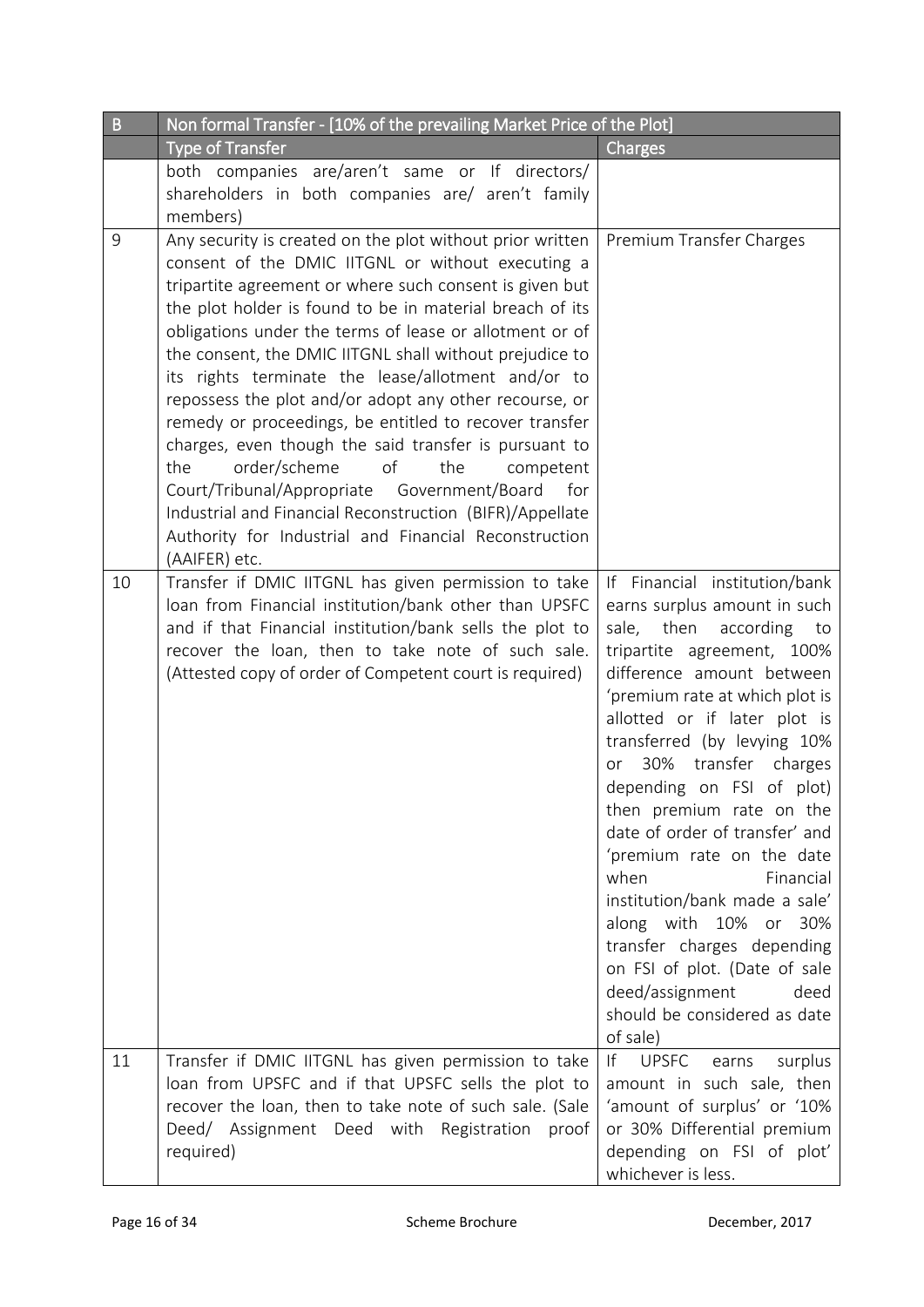| B  | Non formal Transfer - [10% of the prevailing Market Price of the Plot]                                                                                                                                                                                                                                                   |                                                                                          |  |  |  |  |  |  |
|----|--------------------------------------------------------------------------------------------------------------------------------------------------------------------------------------------------------------------------------------------------------------------------------------------------------------------------|------------------------------------------------------------------------------------------|--|--|--|--|--|--|
|    | <b>Type of Transfer</b>                                                                                                                                                                                                                                                                                                  | <b>Charges</b>                                                                           |  |  |  |  |  |  |
|    |                                                                                                                                                                                                                                                                                                                          | UPSFC does not earns<br>Ιf<br>surplus amount in such sale,<br>then transfer charges only |  |  |  |  |  |  |
| 12 | To take note of any scheme of amalgamation, take over,<br>merger or demerger etc. are framed between two or<br>more entities in the ordinary course of business as part<br>of their corporate/ business strategy, mere sanction to<br>such a scheme by the competent authority, tribunal or<br>court as the case may be. | Premium Transfer Charges                                                                 |  |  |  |  |  |  |
| 13 | Transfer to a person whose investment is >Rs.100 Cr<br>and plot area is >100000 sq. mtr.                                                                                                                                                                                                                                 | Premium Transfer Charges                                                                 |  |  |  |  |  |  |
| 14 | DMIC IITGNL doesn't allow transfer of plot from<br>Physically handicapped (PH) person to another PH<br>person up to two years.<br>But after two years transfer of plot to another PH<br>person is allowed.                                                                                                               | Premium Transfer Charges                                                                 |  |  |  |  |  |  |
| 15 | DMIC IITGNL doesn't allow transfer of plot from PH<br>person to other person up to five years.<br>But after five years transfer of plot to other person is<br>allowed.                                                                                                                                                   | Premium Transfer Charges                                                                 |  |  |  |  |  |  |

### 6.9 Other conditions for Transfer

- Transfer or/and Transferee should severally and/ or jointly satisfy themselves about the overdue/ dues position.
- Transfer charges once deposited will not be refunded/ adjusted even in case of transfer does not materialize due to dispute between the parties or withdrawal of transfer application. Once the transfer application is submitted it can be withdrawn only with the consent of the transferor and the Transferee. In case of dispute, orders of the competent court shall be required for withdrawal of the transfer application/ Transfer Memorandum.
- Once transfer is approved and the Transfer Memorandum is issued and Transfer Deed is executed, all the assets and/or liabilities against the plot/unit would pass on to the Transferee.
- Lease Rent will be payable at the prevailing rate of Lease Rent of the prevailing allotment premium with location charges, on the date of issue of Transfer Memorandum subject to enhancement as envisaged in Sub-Lease Deed/ Transfer Deed/ Transfer Memorandum.
- In case of transfer of rights of a minor, even partial, orders of the District Judge are required regarding the protection of interest of the minor.
- Transfer of property by Allottee/Transferee directly or through registered GPA, to his/her parents, grandfather, grandmother, grandchildren, children, wife & vice versa would be allowed without transfer charges.
- The transfer of property is an act between Transferee(s) and Transferor(s) and as such any liens, claims, damages, compensation, adverse court orders etc.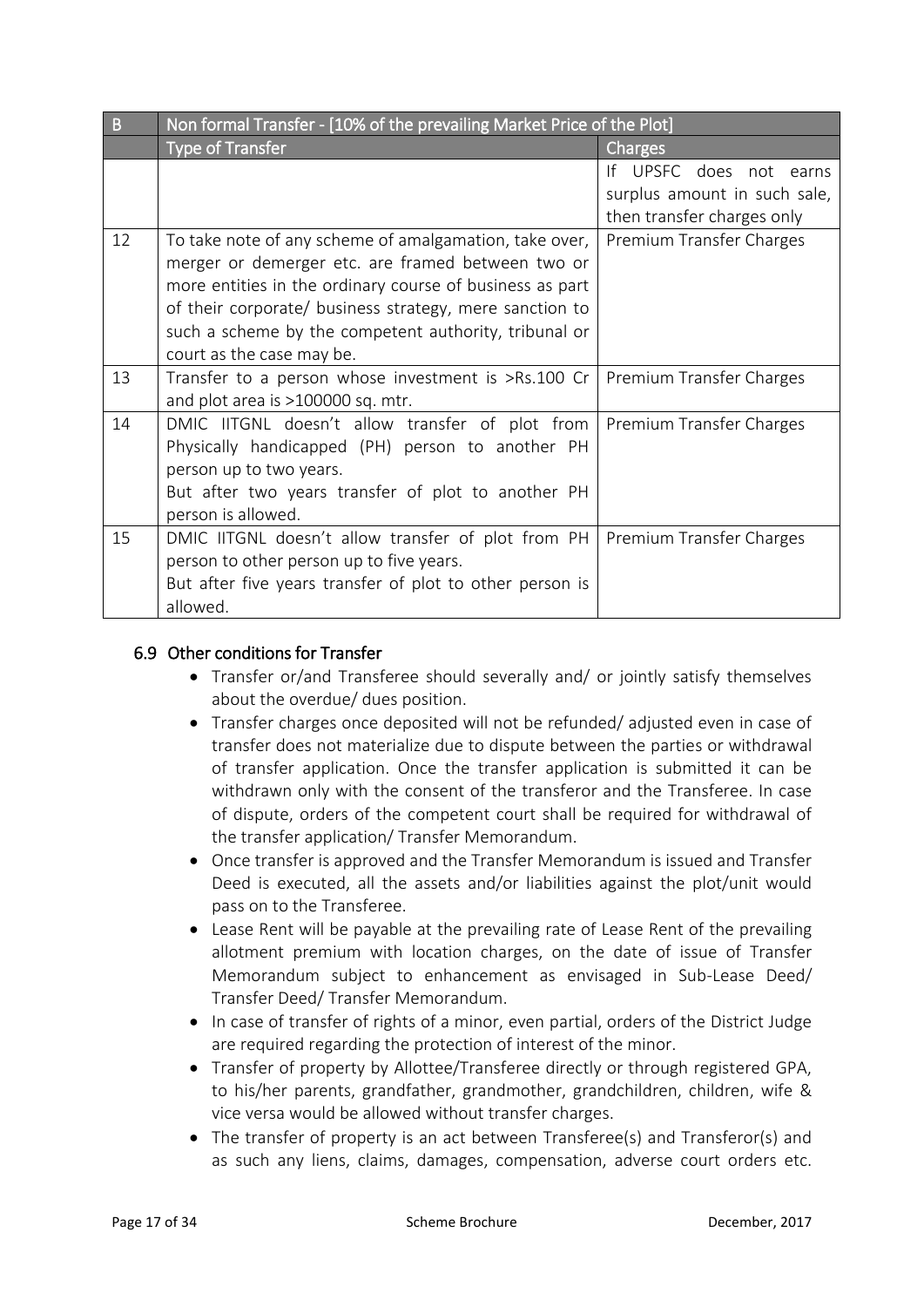arising thereof subsequently would be the sole liability of Transferee(s) and DMIC IITGNL would remain indemnified against the same.

- The Allottee / Transferee shall execute a Transfer Deed, after paying the Transfer Charges, within 90 days from the date of issue of the Transfer Memorandum by DMIC IITGNL. The Transfer Memorandum will be valid for 90 days. A certified copy of the same shall be submitted to DMIC IITGNL after the registration of the same with the Sub-Registrar. The Transfer Memorandum shall be part of the Transfer Deed executed between the Transferor and the Transferee.
- In case the Transfer Deed is not registered within validity period, the Allottee has to apply afresh and pay additional 2% of the applicable Transfer Charges.
- In case of transfer/sale by financial institution under section-29 of State Financial Corporation Act or by a bank under SARFAESI Act, the application has to be moved by the financial institutions/bank along with all NOC's required in the Transfer Application form. In such case Transfer Charges at the rate of 10% of the sale value will be levied.
- 6.10 The decision of the DMIC IITGNL with respect to the transfer permission shall be final and binding on the allottee.

## 7 Amalgamation

- 7.1. Amalgamation of adjoining plots may be considered on the conditions as decided by the LAC from time to time. Sub-division is not allowed under any circumstances.
- 7.2. Amalgamation of adjoining plots belonging to same Allottee/ Transferee and for the same project may be considered by LAC on the submission of documents as mentioned below:
	- Proposed layout plan and site plan of the entire area of the proposed plots to be amalgamated
	- Certified copy of the resolution of the Board of Directors in case of a Company /Authority letter in case of a Partnership Firm/LLP.
	- Consent from the Planning department of DMIC IITGNL for compatibility/ ease of implementation of the project on the proposed amalgamated plot
	- NOC from the financial institution, if the property is mortgaged.
	- Submission of an undertaking/ Indemnity Bond from all the proposed Allottees/ Transferees that they will jointly and severally inherit all the Liabilities/ responsibilities arising out of default of terms and conditions of Allotment/Lease on the part of any/all of the Allottees/ Transferees.
	- Submission of Memorandum of Understanding and Articles of Association from all the Allottees/ Transferees applying for amalgamation.
	- Any other relevant document/ information as may be prescribed.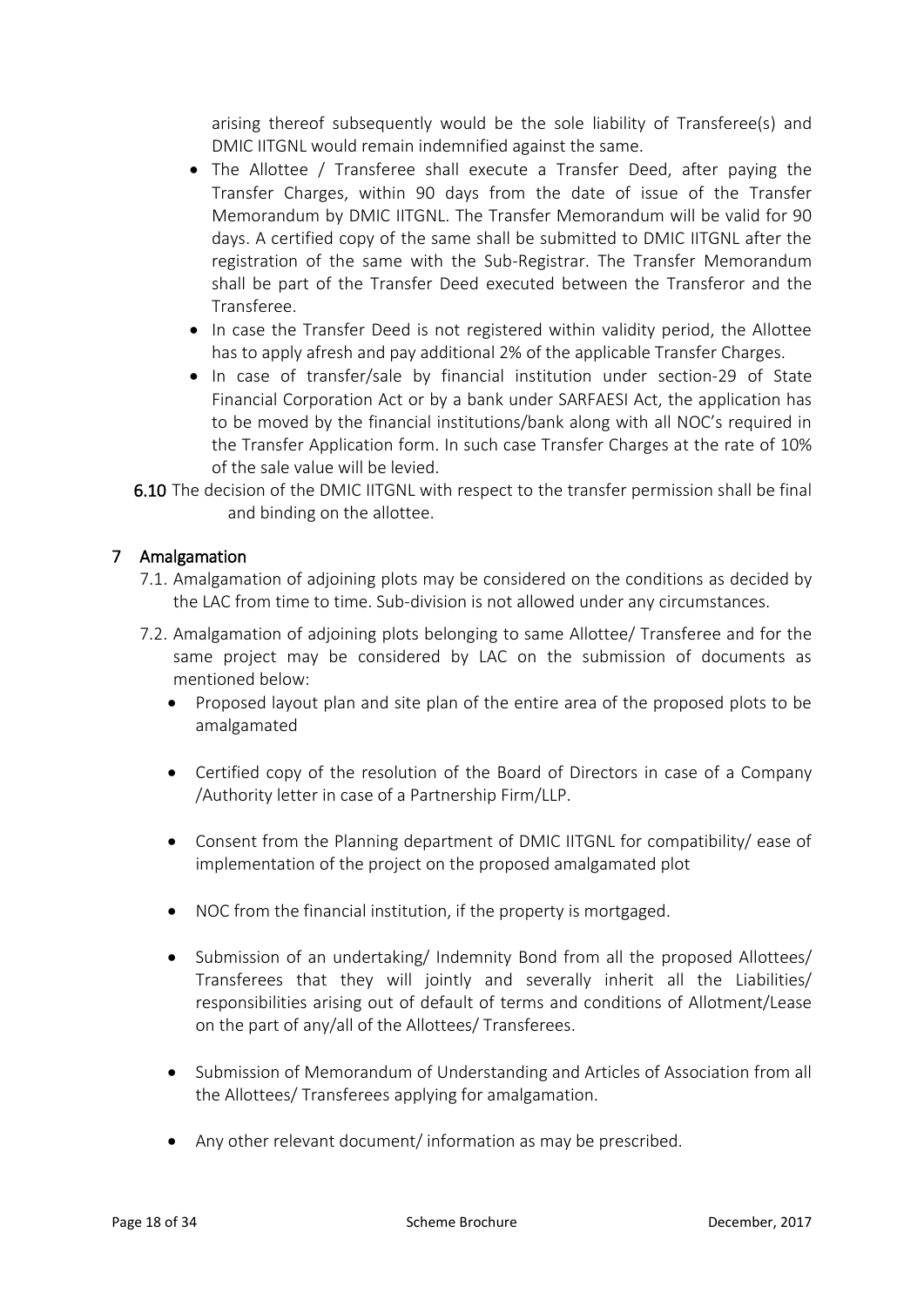- 7.3 No time extension shall be granted for construction in case of amalgamation is done.
- 7.4 After the permission for amalgamation is granted by the LAC at DMIC IITGNL, the amalgamated plot may be considered as a single plot for the purpose of Ground Coverage and FAR as per Building regulations and the Allottees/ Transferees will be required to get the necessary maps approved from DMIC IITGNL before starting any construction on the amalgamated plot. However, other terms and conditions of the Allotment and the Sub-Lease Deed will remain as that of the original terms and conditions of the Allotment and the Sub-Lease Deed of each of the Allottee/ Transferee.
- 7.5 Amalgamation fee of Rs. 50,000/- (Rupees Fifty Thousand Only) shall be payable by the applicant.

#### 8 Surrender

- 8.1. The Allottee can surrender voluntarily the premises in favour of DMIC IITGNL before cancellation subject to the following deductions:
	- Before allotment: Processing fee will be deducted
	- After allotment and before execution of Sub-Lease/Transfer Deed: 15% of the land premium deposited till date will be forfeited along with processing fee.
	- After possession of the premises has been taken over: 15% of land premium deposited till date (excluding interest against the Premium) and the due Lease Rent till the date of dispossession along with processing fee shall be forfeited and balance, if any, shall be refunded without any interest.
- 8.2. The request for surrender should contain signatures of bonafide Allottee along with:
	- In case of incorporated company / society/charitable society/trust the request should be supported by the Certified Copy of the Resolution of Board of Directors / Members / Trustees.
	- In case of registered Partnership firm or Limited Liability Partnership firm then a letter of authorization by its partners shall be enclosed.
	- The Allottee shall execute a Surrender Deed and shall surrender all the original legal documents unconditionally to DMIC IITGNL.
- 8.3 The date of surrender in above case shall be the date on which application is received at the office of DMIC IITGNL. No subsequent claim on the basis of postal certification will be entertained.

#### 9 Cancellation

- 9.1. In addition to the other specific clauses relating to cancellation the DMIC IITGNL as the case may be shall be free to exercise its rights of cancellation of lease/allotment in the case of:
	- a) Allotment being obtained through misrepresentations/suppression of material facts.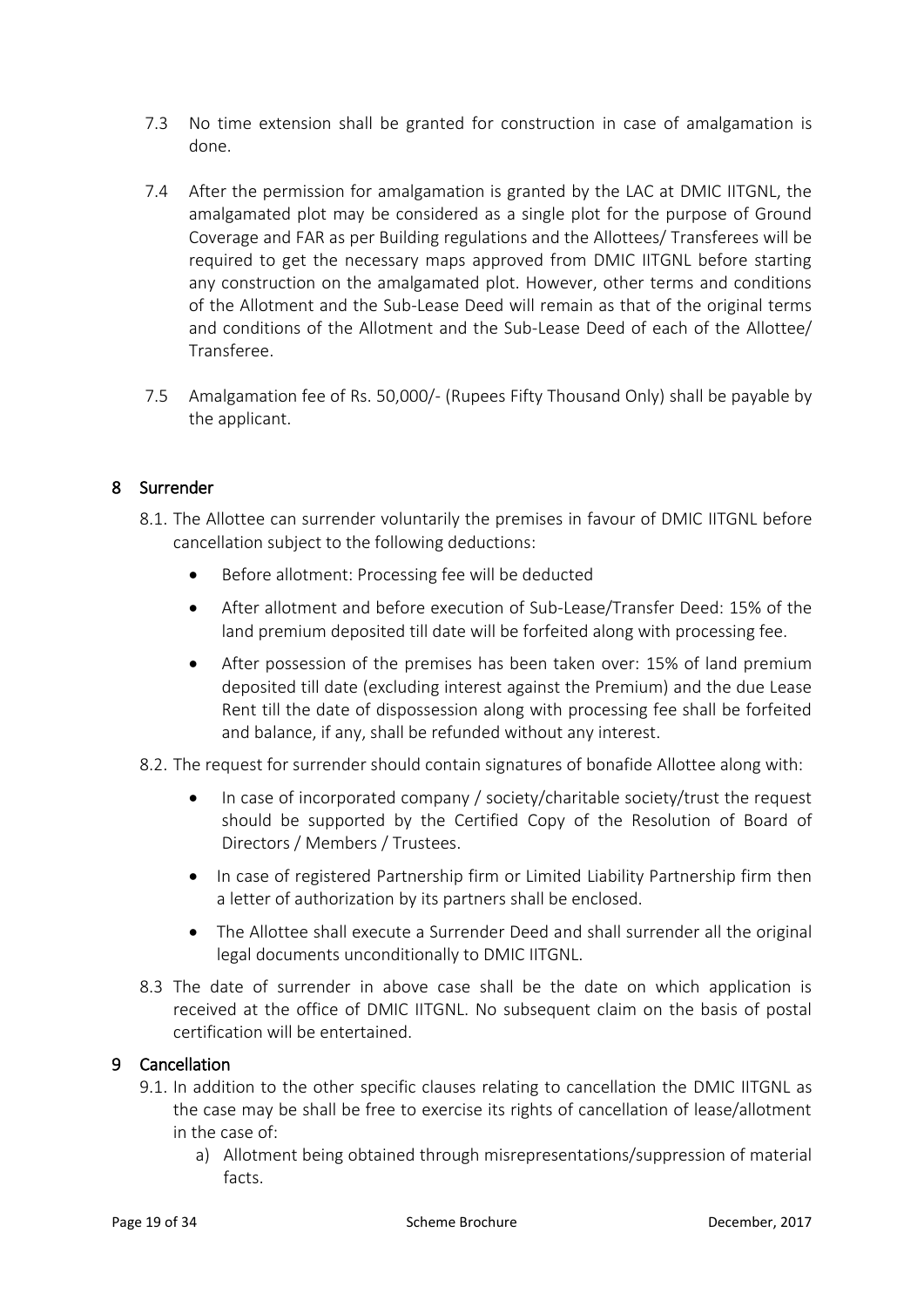- b) Any violation of directions issued or rules and regulations framed by the Pollution Control Board or by any other statutory body.
- c) Default on the part of the applicant allottee for breach/violation of terms and conditions of registration allotment/lease and/ or non-deposit of reservation money/allotment money or instalments of the premium/lease rent.
- 9.2. In the event of cancellation, under sub-clause (a) above, the entire deposits till the date of cancellation shall be forfeited and possession of the plot will be resumed by the DMIC IITGNL with structure thereon, if any, and the allottee will have no right to claim compensation thereof
- 9.3. In the event of cancellation, under sub-clause (b) & (c) above, processing fee along with 20% of the total premium or the amount deposited up to the date of cancellation, whichever is the least, shall be forfeited and balance, if any, shall be refunded without any interest.

## Please read clause 9 along with clause 5.4 of Section –I.

## 10 Restoration

- 10.1. The DMIC IITGNL can exercise cancellation of industrial plot for breach of terms and conditions of allotment/sub-lease deed. However, LAC can restore the plots. The restoration will be subject to the following conditions:-
	- The application of restoration of plots shall be made within 60 days from the date of cancellation.
	- The decision about the restoration of the plot will be taken within six months after the date of cancellation subject to nonallotment/allocation of the said plot/premises to any third party.
	- The allottee will have to make up to date payments, dues, penalties and interest etc. as applicable.
	- The allottee will have to pay the time extension charges as per the terms of Allotment/Sub-Lease.
	- The restoration charges will have to be paid  $@10\%$  of the total premium of the plot at prevailing rate calculated at the time of restoration.
	- The Allottee will submit revised project implementation schedule in the form of affidavit. The maximum time allowed for project completion shall be agreed with the LAC.
	- The Allottee has to submit Performance Bank Guarantee (PBG) of timeline given in Implementation Schedule, which shall be valid for 3 months more than the project implementation schedule and the value of PBG will be 10% of the prevailing Premium of the plots. If the allottee does not follow the Project Implementation Schedule, in that case the Bank Guarantee will be forfeited in favour of the DMIC IITGNL and the allotment of the plot will be cancelled.
	- If the allottee has filed a case in the court of law against cancellation, then he will have to withdraw the case and will have to compensate the expenses to the DMIC IITGNL in regard to pursue the case.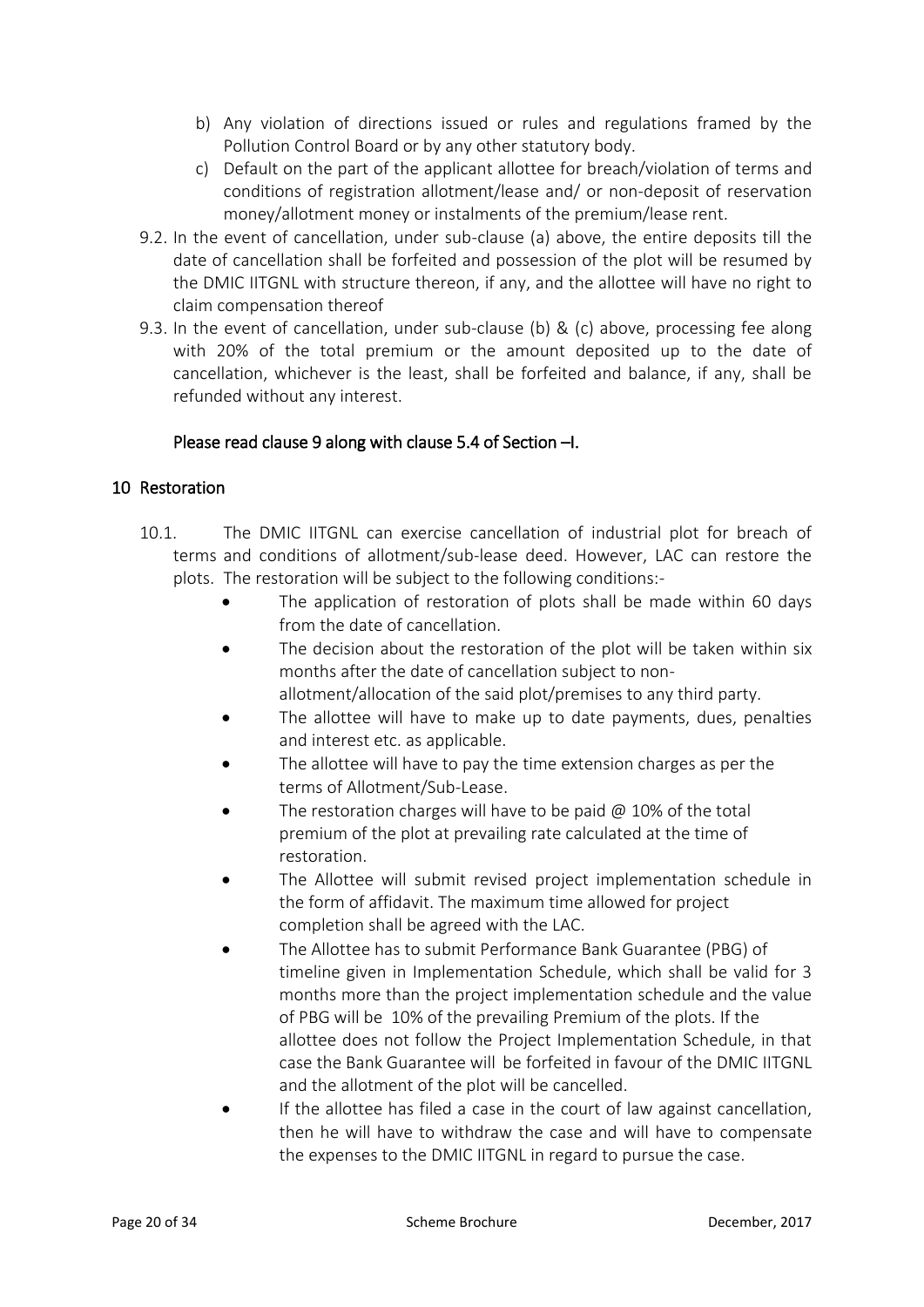- If cancellation has been done because of the commercial activities then the restoration of the plots shall only be considered on submission of affidavit undertaking for non-carrying out the commercial activities in future and on inspection of the site about closing the commercial activities.
- In case of restoration in prepossession cases, the Allottee shall be required to get the unit functional as per terms of the Sub-Lease Deed. In such case, they will have to comply with the clauses as stated above.

#### 11 Second and subsequent Sub-Lease

• The allottee shall not be permitted to create any second and subsequent sub-lease on the industrial plots allotted to him.

#### 12 Provision for Renting Units

Renting shall not be allowed on the allotted premises.

#### 13 Misuse, Additions, Alterations etc.

The allottee shall not, use the land for any purpose other than that for which it has been allotted. The allottee shall not be entitled to divide the plot or amalgamate it with any other plot without the prior written permission of DMIC IITGNL. In case of violation of the above conditions, allotment shall be liable to be cancelled and possession of the premises along with structure thereon, if any shall be resumed.

#### 14 Liability to Pay Taxes

The allottee will be liable to pay all rates, taxes, charges, user fee and assessment of every description imposed by DMIC IITGNL or any other authority empowered in this behalf, in respect of the plot, whether such charges are imposed on the plot or on the building constructed thereon, from time to time.

#### 15 Other Clauses

- 15.1. The MD & CEO of DMIC IITGNL shall have the right to make such decision/alterations/ modification in the terms and conditions of registration/ allotment/sub-lease from time to time, as may be considered just or expedient.
- 15.2. In case of any clarification or interpretation regarding these terms and Conditions the decision of the LAC shall be final and binding on the applicant allottee.
- 15.3. If due to any "force-majeure" or such circumstances beyond the DMIC IITGNL's control, the DMIC IITGNL is unable to make allotment or the possession of allotted plot, entire registration money or the deposits, depending on stage of allotment will be refunded without interest.
- 15.4. The registration/allotment/sub-lease will be governed by the provision of the U.P. Industrial Area Development Act 1976 (UP Act No. 6 of 1976) and rules and/or regulations made or directions issued, under this Act.
- 15.5. The DMIC IITGNL will monitor the implementation of the project. Those applicants who don't submit a written commitment to implement the project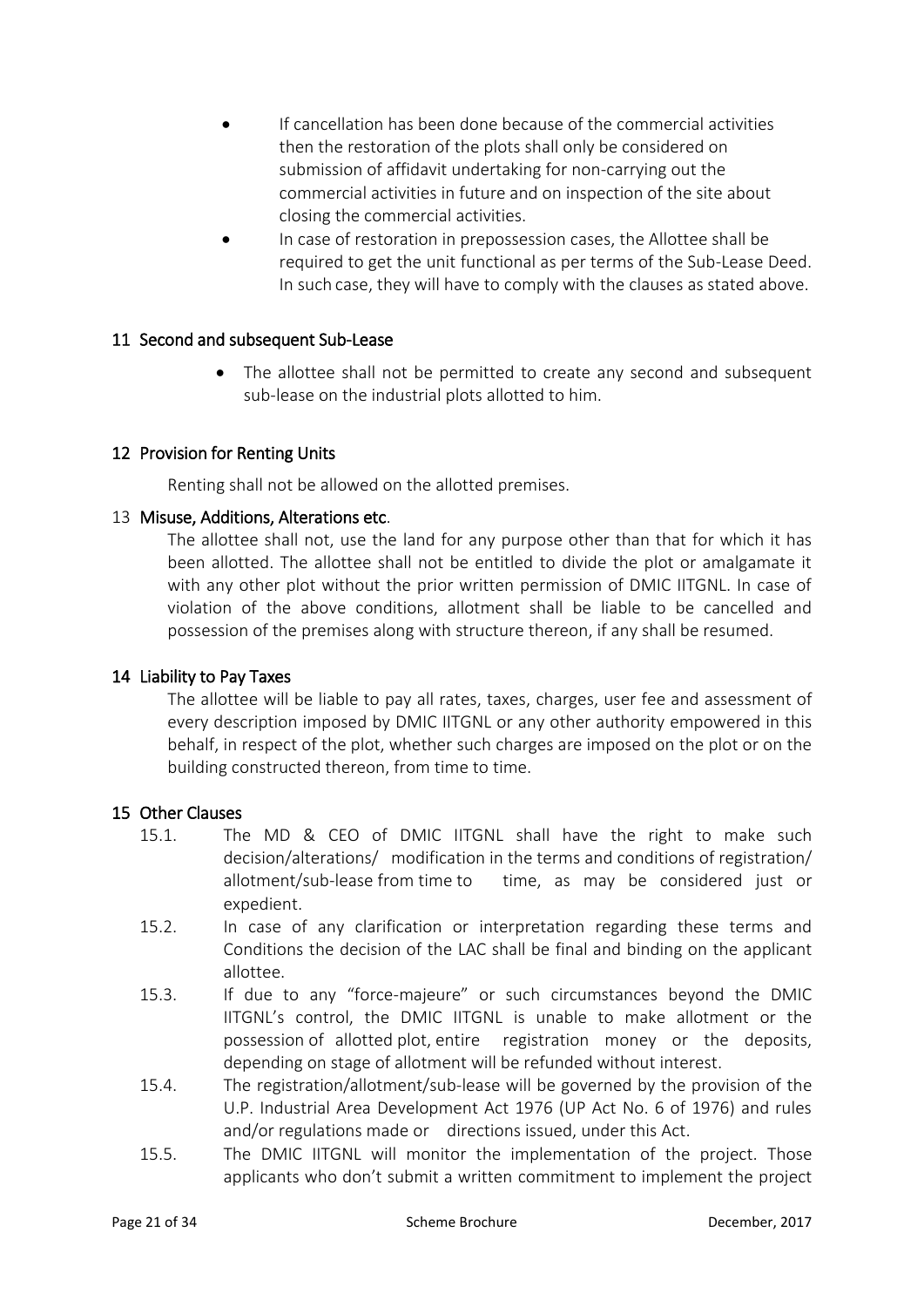within the time limits, permission to proceed for construction will not be allowed.

- 15.6. All arrears due to the DMIC IITGNL are recoverable as arrears of land revenue.
- 15.7. Any dispute between the DMIC IITGNL/Lessee and Allottee shall be subject to the territorial jurisdiction of the Civil Courts of Gautam Budh Nagar or the courts designated by the High Court at Allahabad.

#### 16 Indemnity

The Allottee shall be wholly and solely responsible for the implementation of the project and also for ensuring the quality of development/construction, subsequent operations and maintenance of facilities and services, till such time that an alternate agency for such work is identified and legally appointed by the Allottee. The Allottee shall execute an indemnity bond, indemnifying DMIC IITGNL against all disputes arising out of

- The non-completion of work
- The quality and validity of development, construction, operations and maintenance
- Any legal dispute arising out of allotment, letting or lease to the final purchaser

#### 17. Updation of Employment Status

The allottee shall update and inform DMIC IITGNL on quarterly basis about the number of people employed in the plot / unit whether directly or indirectly (e.g. Through contractor) since commencement of the construction on the plot.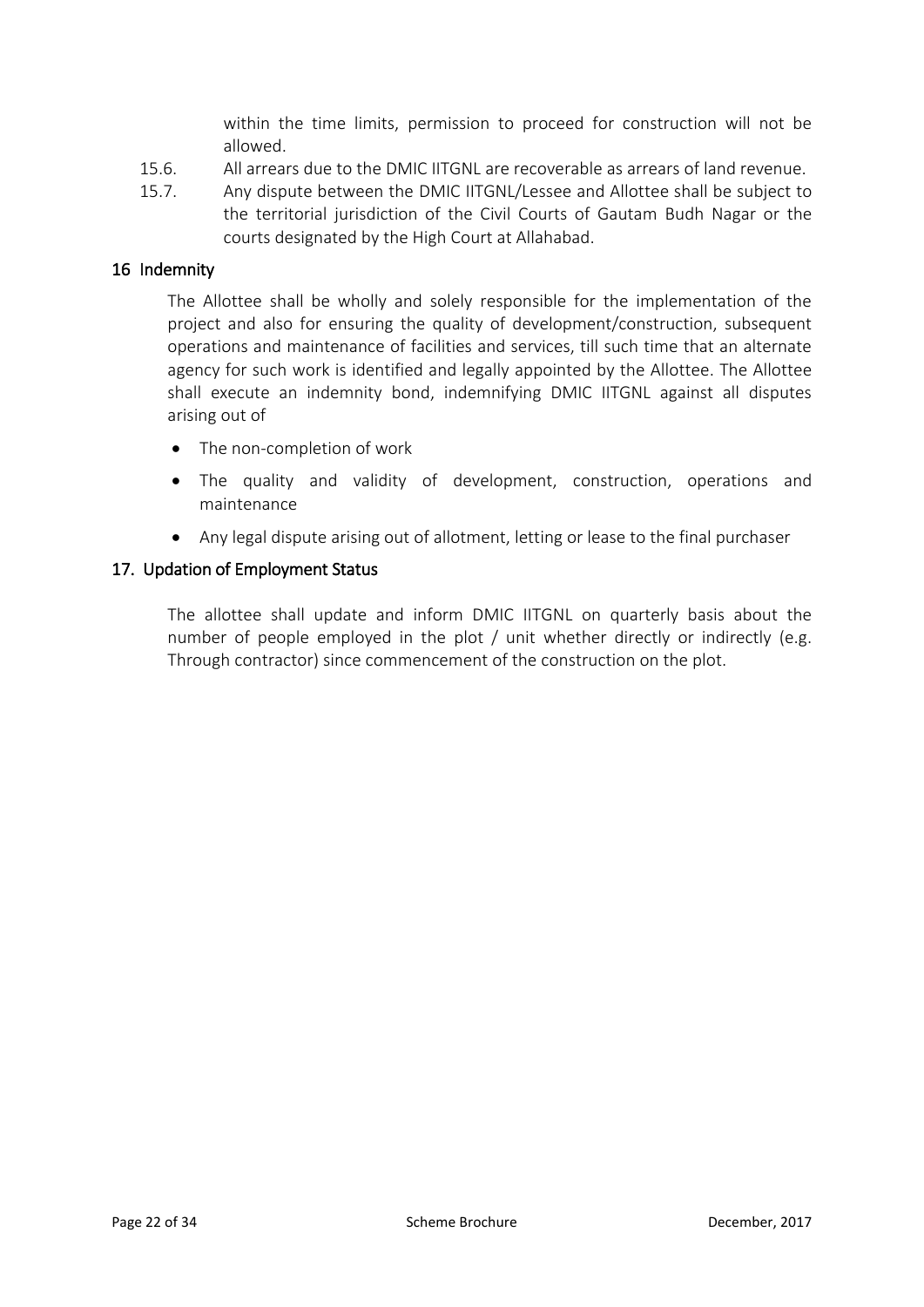# **Appendix 1: List of Industries permitted in IITGN**

Following is the general list of the industries permitted in the Integrated Industrial Township, Greater Noida.

- **1. Hi-Tech (13.7%)**
	- Aerospace
	- Audio Technology
	- Automotive
	- Artificial Intelligence
	- Biotechnology
	- Computer Engineering
	- Electrical and Electronic Engineering
	- Electromagnetic Engineering
	- Medical devices
	- Nanotechnology
	- Nuclear Physics
	- Photonics
	- Robotics
	- Semiconductors
	- Telecommunications

#### **2. Bio-Tech(11.5%)**

- Bioinformatics
- Blue biotechnology
- Green biotechnology
- Red biotechnology
- White biotechnology
- Medical
- Agricultural
- Industrial

#### **3. R&D (15.6%)**

- Aerospace
- Automotive
- Bio- Energy
- Chemicals
- Computers • Electrical and Electronics
- Food
- General manufacturing
- ICT and Wireless technology
- Pharmaceuticals and Healthcare
- Water Technologies
- **4. IT & ITES (10.1%)**
	- ITIS Information Technology Infrastructure Services
	- ITES Information Technology Enabled Services
	- BPO Business Process Outsourcing
	- IT operations

*The above list is non-exhaustive and may be revised from time to time to include other subcategories.*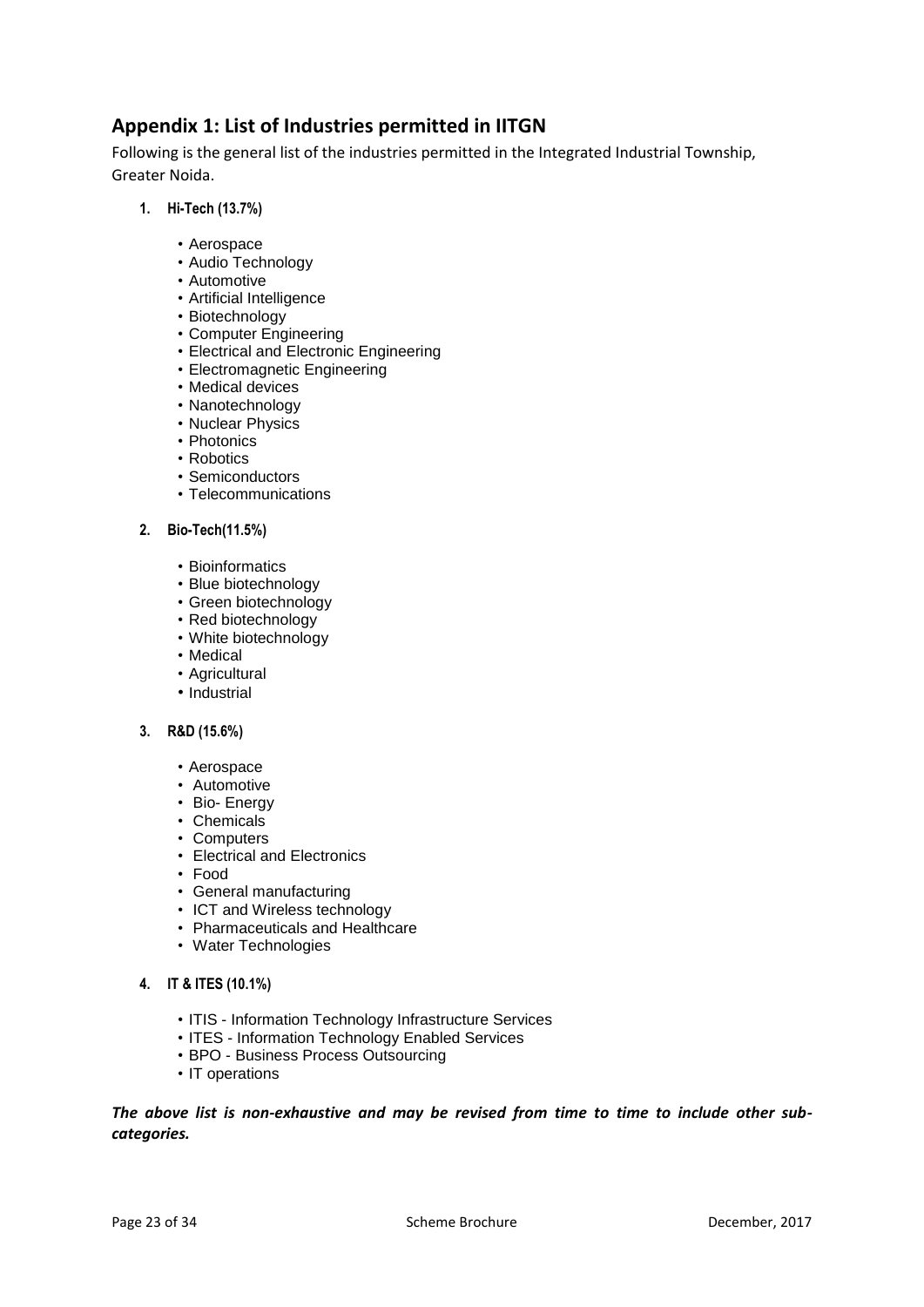# List of Documents required to be uploaded at the time of application

- 1. Detailed Project Report signed by the applicant and certified by a Chartered Accountant: (Including Company's Project Profile, Details of Raw Material to be used, Manufacturing Process / Process Flow Chart, Details of Finished Products, Proposed Investment and financial planning of the Project and other related information.)
- 2. Background of Promoters
- 3. Feasibility report of the proposed project signed by the applicant and certified by a Chartered Accountant
- 4. Land required, depicting land use pattern, construction plan, and schedules of implementation signed by applicant and certified by an Architect
- 5. Three years projected Cash Flow, depicting sources of inflow for the project signed by the applicant and certified by a Chartered Accountant
- 6. Two Years audited Balance Sheet and unaudited Balance Sheet signed by applicant and certified by a Chartered Accountant.
- 7. Financial Statement of Turnover signed by the applicant and certified by a Chartered Accountant.
- 8. Financial Statement of Net Worth signed by the applicant and certified by a Chartered Accountant.
- 9. Liquidity Certificate from Nationalised Bank/ Scheduled Bank. Photocopy of listed company's shares /NSC/Bond/FDR are also to be attached. In case of loan from friends/relatives, documentary evidence subject to maximum 25% of promoter's contribution.
- 10. Copy of Certificate of Incorporation of Company /LLP / Registration / Memorandum and Regulation of Society / Trust/Partnership Deed signed by applicant and certified by a Chartered Accountant.
- 11. Affidavit of the Applicant certified that all the statements made in application / annexure are true and correct.
- 12. In case of Consortium / Joint Venture, MOU duly attested by Notary.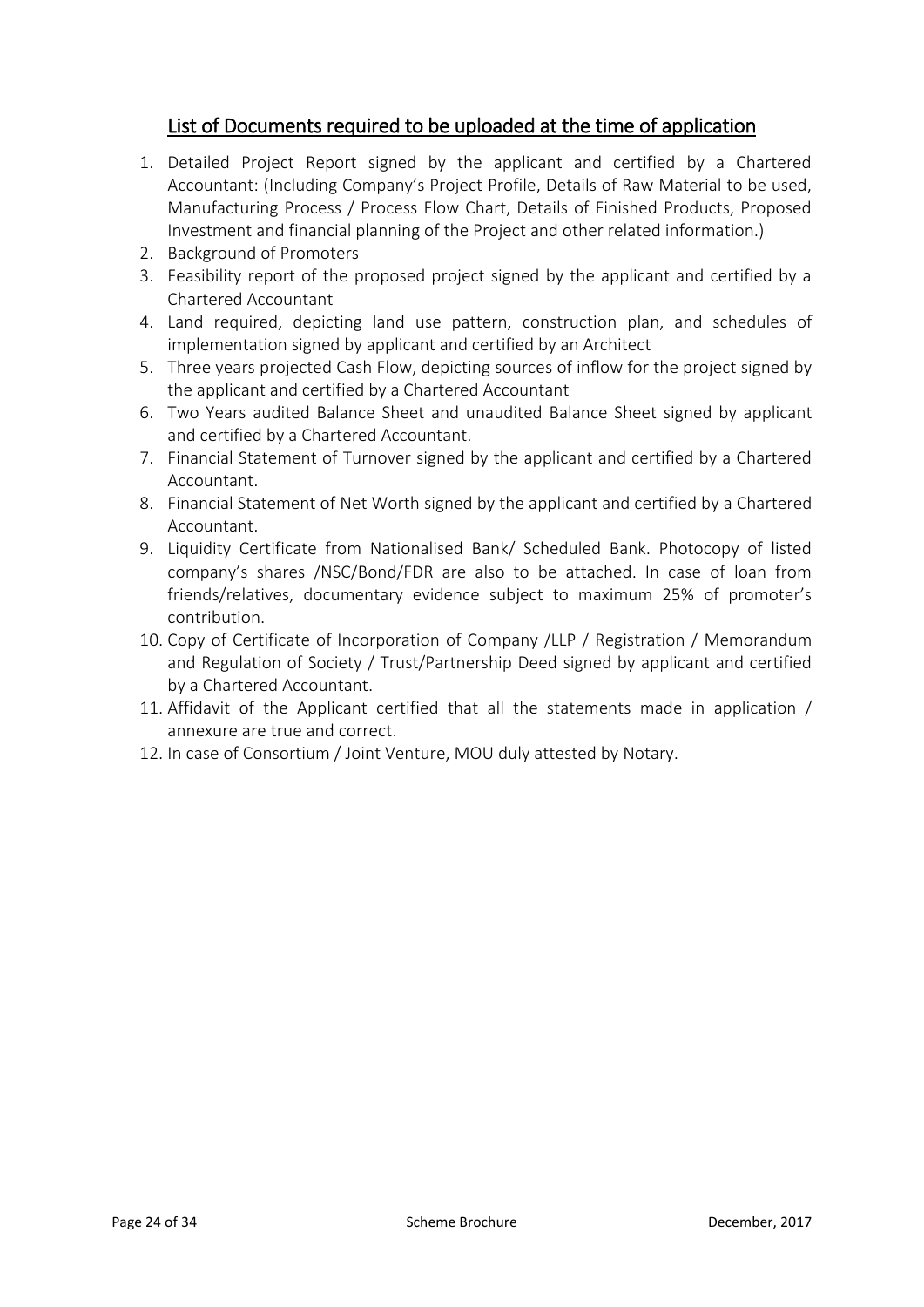#### Verification

I/We \_\_\_\_\_\_\_\_\_\_\_\_\_\_\_\_\_\_\_\_\_\_\_\_\_\_\_\_\_\_\_\_\_\_\_\_\_\_\_\_\_\_\_\_\_\_\_\_\_\_\_\_\_\_\_\_\_\_\_\_\_\_\_ have gone through the above terms and conditions and also the terms and conditions enumerated under heading "General terms and conditions" for allotment of Industrial plot and agree to abide and hereby duly sign as a token of acceptance of the terms and conditions of the Industrial Plot Scheme.

I, the undersigned, do hereby certify that all the statements made in our Application, including various Annexures & Formats, are true and correct and nothing has been concealed.

> Signature of Authorised signatory Stamp of applicant with name and Status / designation Signature duly attested by Bank Manager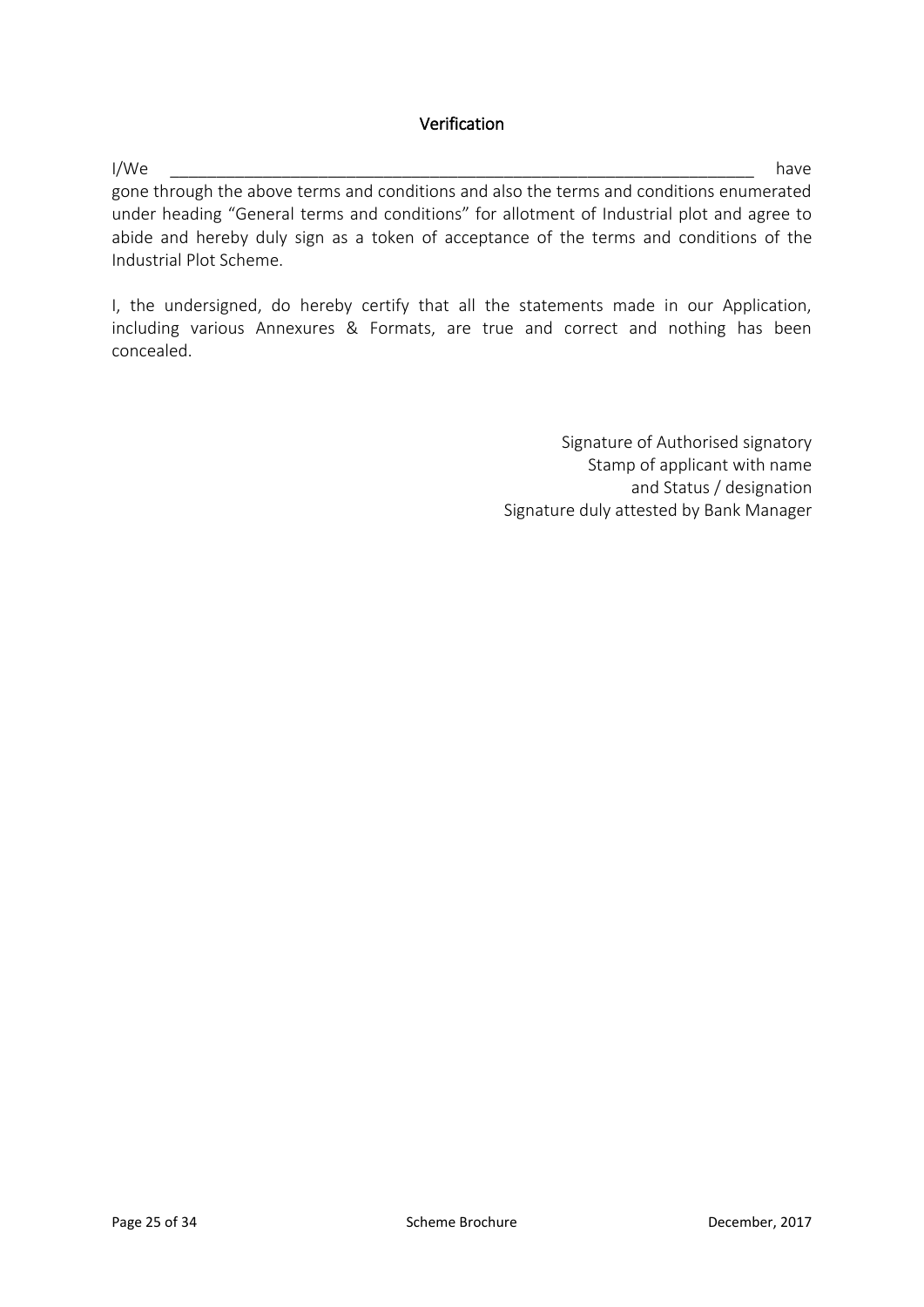#### Annexure-1

# Financial Statement of Turnover

|                |                                       | F.Y. 2013-14       | F.Y. 2014-15     | F.Y. 2015-16       |
|----------------|---------------------------------------|--------------------|------------------|--------------------|
| S. No.         | Description                           | (as per audited    | (as per audited  | (as per unaudited  |
|                |                                       | balance sheet)/ITR | balance sheet)/  | balance sheet)/ITR |
|                |                                       | of Applicant       | ITR of applicant | of Applicant       |
| 1.             | Turnover of                           |                    |                  |                    |
|                | a. Sole applicant                     |                    |                  |                    |
|                | Its holding company<br>b.             |                    |                  |                    |
|                | subsidiary<br>lts<br>$C_{\bullet}$    |                    |                  |                    |
|                | companies                             |                    |                  |                    |
|                | Total (a+b+c)                         |                    |                  |                    |
| $\overline{2}$ | Turnover of                           |                    |                  |                    |
|                | Leader<br>of<br>joint<br>a.           |                    |                  |                    |
|                | venture/ Consortium                   |                    |                  |                    |
|                | Relevant members of<br>$b_{1}$        |                    |                  |                    |
|                | the<br>Joint<br>Venture/              |                    |                  |                    |
|                |                                       |                    |                  |                    |
|                | consortium                            |                    |                  |                    |
|                | Holding Companies of<br>$C_{\bullet}$ |                    |                  |                    |
|                | Leader/Relevant                       |                    |                  |                    |
|                | members                               |                    |                  |                    |
|                | Subsidiaries<br>of<br>d.              |                    |                  |                    |
|                | Leader/Relevant                       |                    |                  |                    |
|                | members                               |                    |                  |                    |
|                |                                       |                    |                  |                    |
|                | Total (a+b+c+d)                       |                    |                  |                    |
|                |                                       |                    |                  |                    |

Signature of Authorised signatory Stamp of applicant with name And Status/designation Signature duly attested by Bank Manager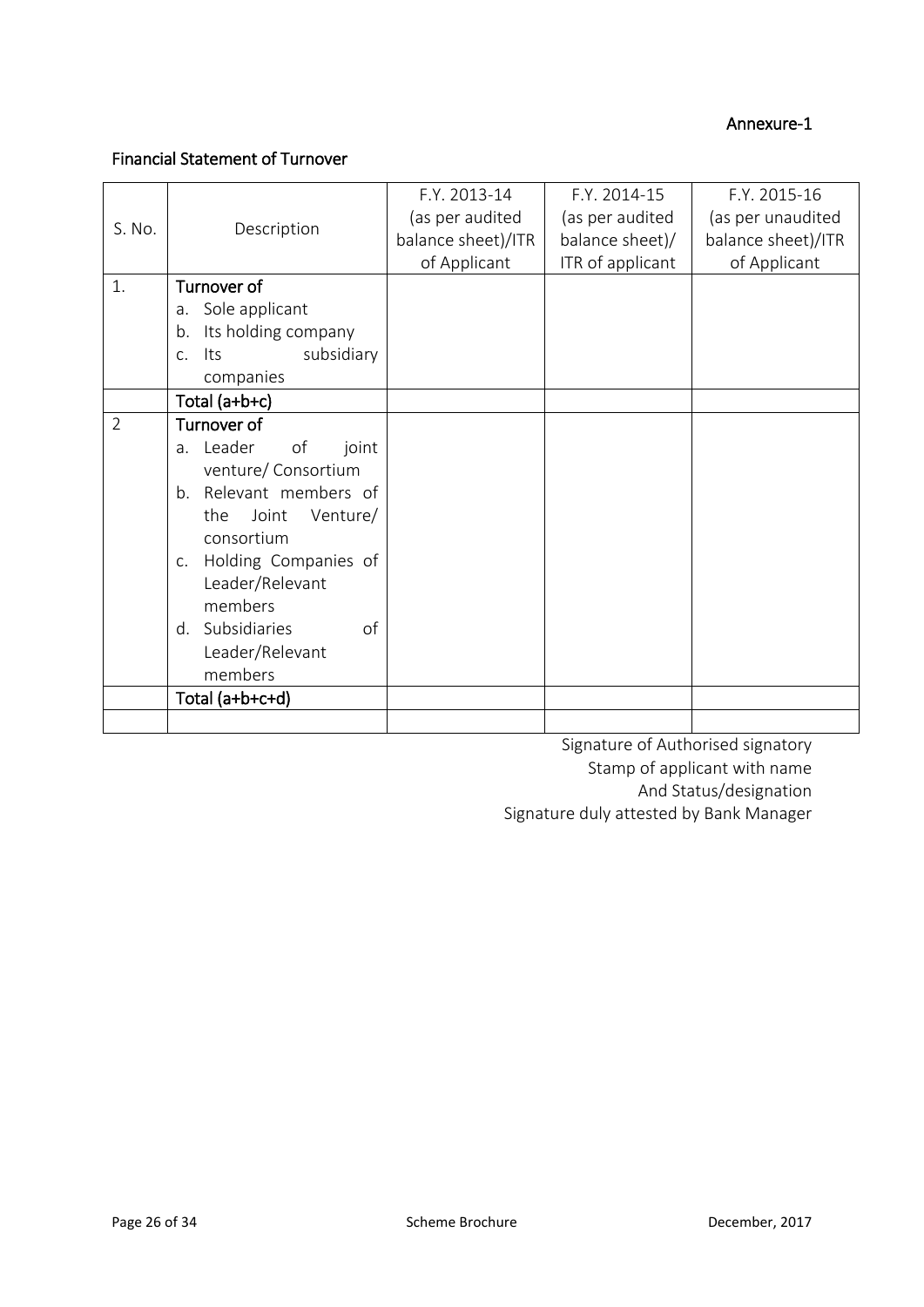# Certificate of Statutory Auditors/Chartered Accountant

| Based on the Audited balance sheet of the Financial Years _________, _______ and ________ |  |
|-------------------------------------------------------------------------------------------|--|
|                                                                                           |  |
|                                                                                           |  |
| (Individual, firm either Proprietor or Partnership Firm, Company either Private or Public |  |
|                                                                                           |  |
| correct.                                                                                  |  |

Signature & Seal of Statutory Auditors/Chartered Accountant Membership No. \_\_\_\_\_\_\_\_\_\_\_\_\_\_\_\_\_\_\_\_\_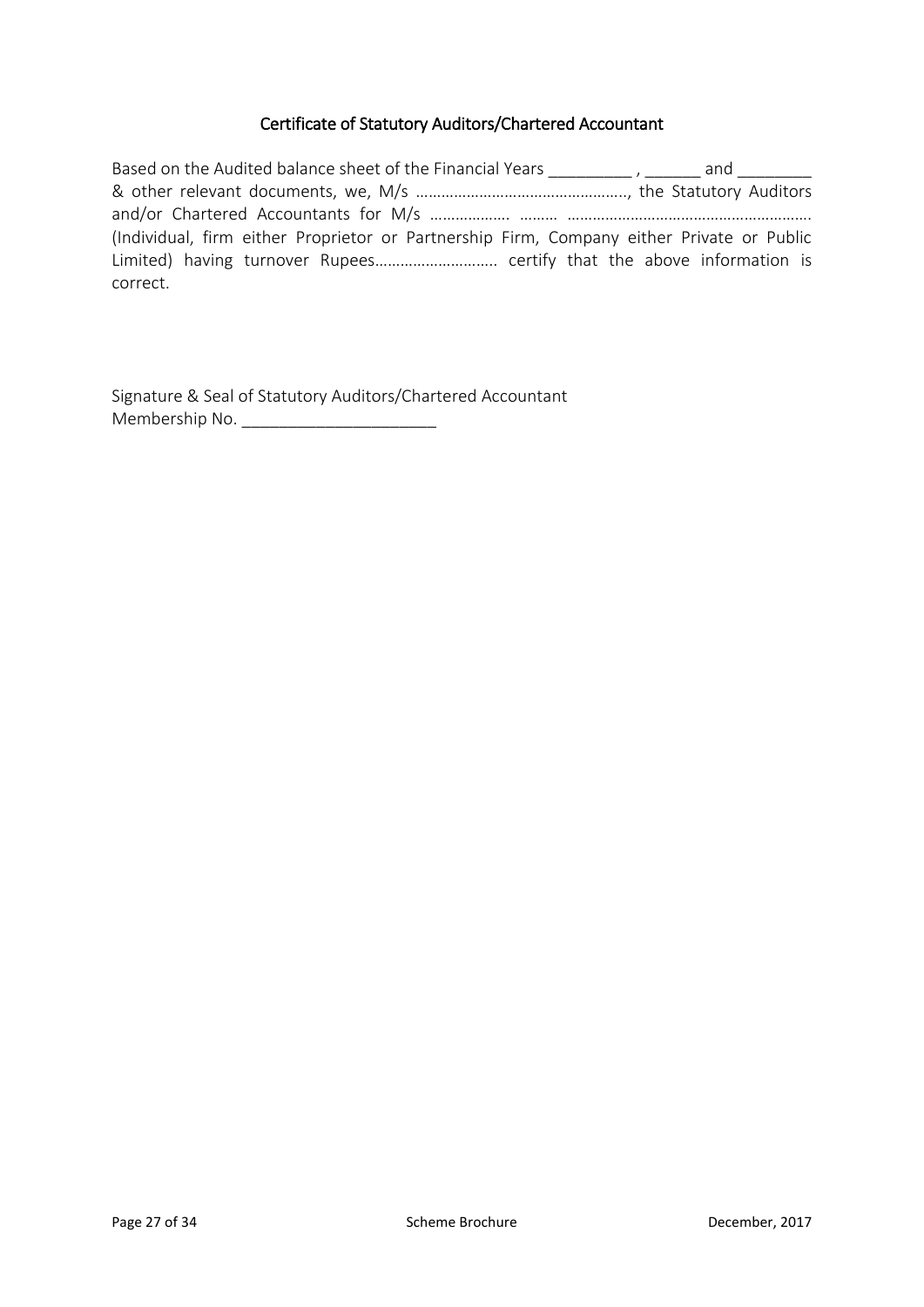## Statement of Net-worth

| S.        | Description                               | Amount in crore | Remarks |
|-----------|-------------------------------------------|-----------------|---------|
| <b>No</b> |                                           | rupees          |         |
| 1.        | Net worth as on 31.3.2016                 |                 |         |
|           | a) Sole applicant                         |                 |         |
|           | Its holding company<br>b)                 |                 |         |
|           | Its subsidiary companies<br>$\mathsf{C}$  |                 |         |
|           | Total (a+b+c)                             |                 |         |
| 2.        | Net worth as on 31.3.2016                 |                 |         |
|           | Leader of joint Venture/ Consortium<br>a) |                 |         |
|           | Relevant members of the Joint<br>b)       |                 |         |
|           | Venture/Consortium.                       |                 |         |
|           | Holding Companies of Leader/<br>C)        |                 |         |
|           | Relevant members                          |                 |         |
|           | d) Subsidiaries of Leader/ Relevant       |                 |         |
|           | members                                   |                 |         |
|           | Total (a+b+c+d)                           |                 |         |

Signature of Authorized signatory Stamp of applicant with name And Status/designation Signature duly attested by Bank Manager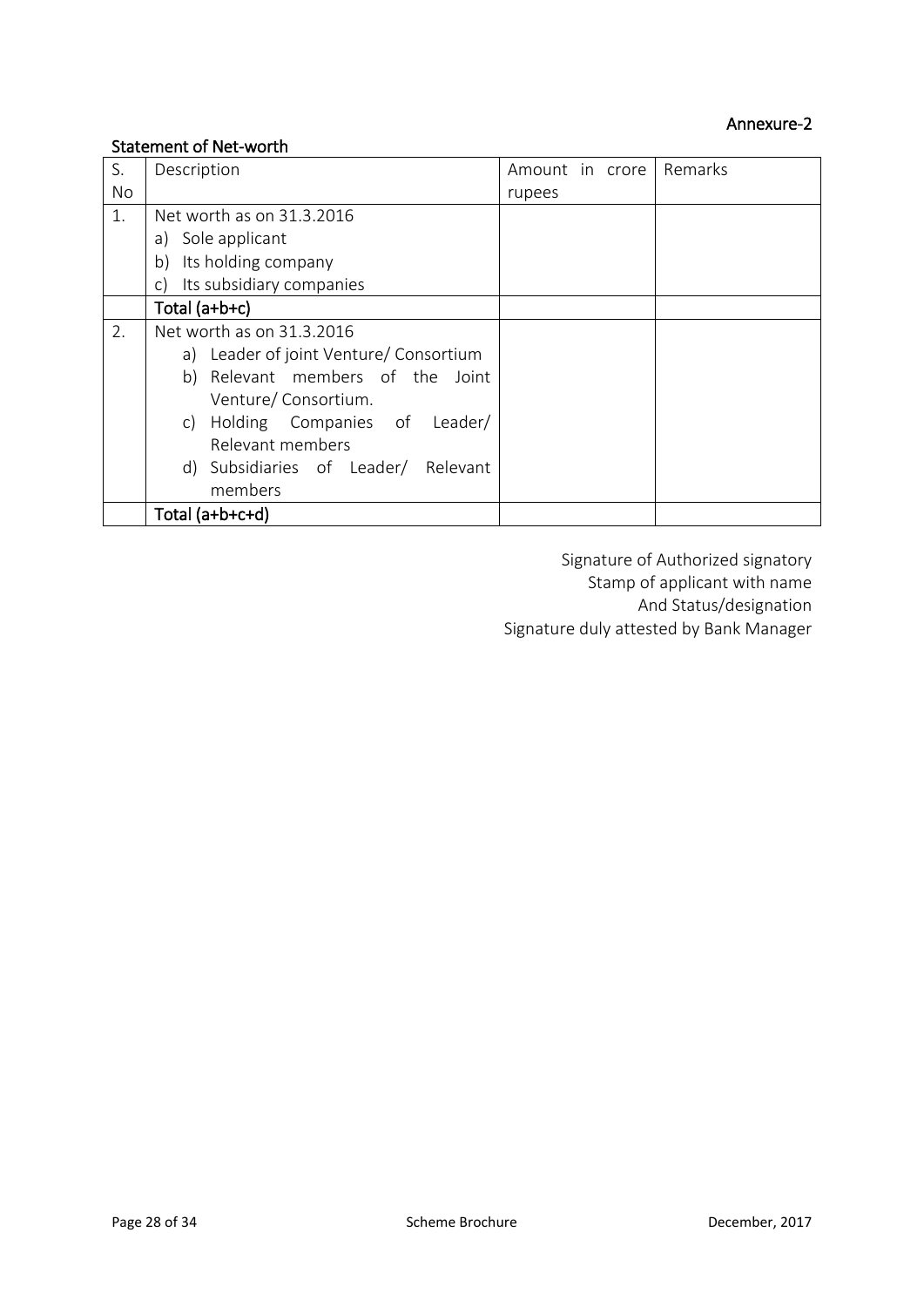#### Certificate of Statutory Auditors/Chartered Accountant

Based on the balance sheet and other relevant documents, we, M/s ………………………………………………………………, the Statutory Auditors and/or Chartered Accountant(s) for M/s ………………………………………………………………. (Individual, firm either Proprietor or Partnership, Company either Private or Public Limited) having turnover Rupees ……………… certify that the above information is correct.

> Signature & Seal of Statutory Auditors/ Chartered Accountant Membership No. ……………………….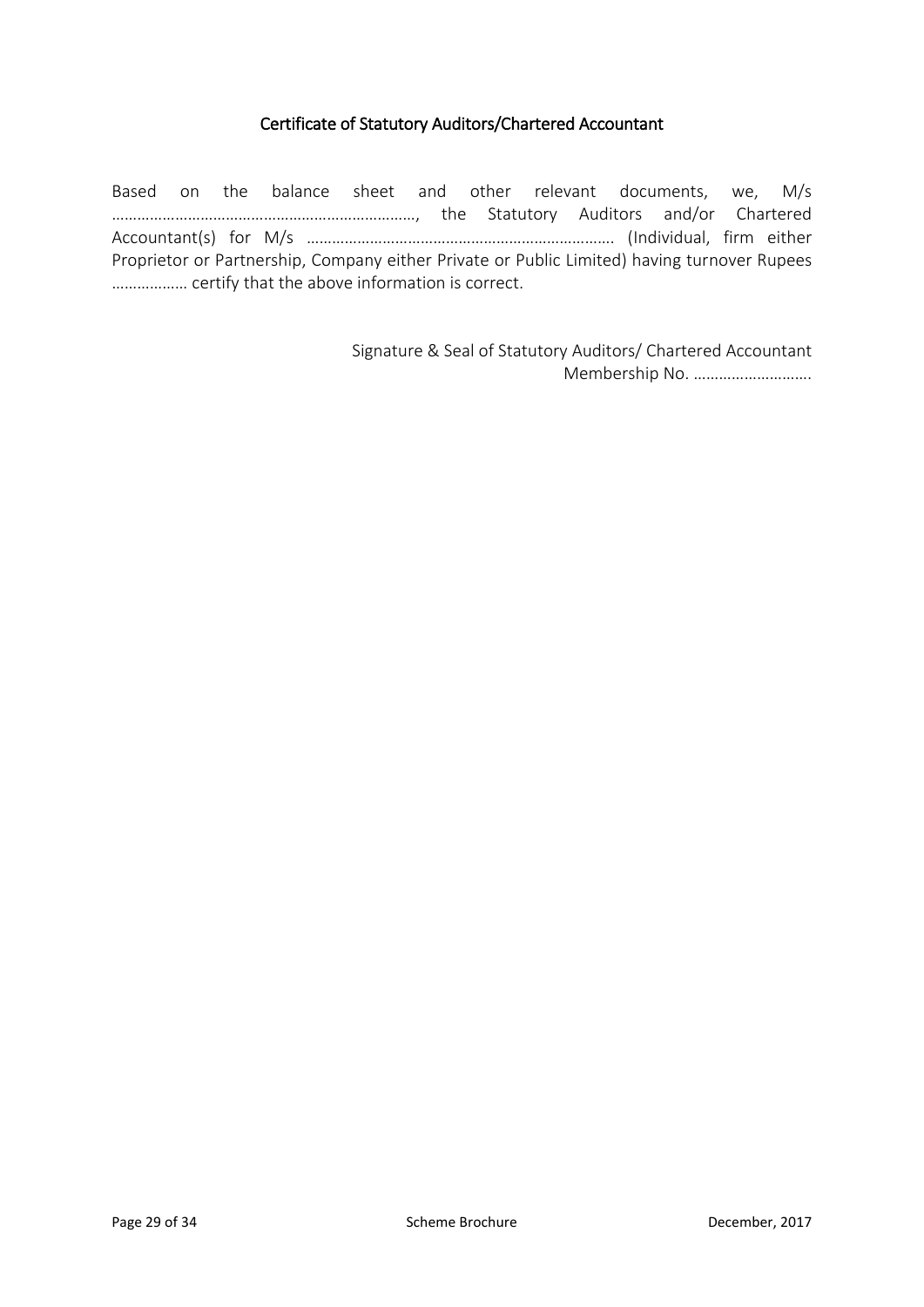# Annexure-3

# Liquidity Certificate

| This is to certify that $M/s$ |        |       |              |       |                                    | maintaining Current |      |
|-------------------------------|--------|-------|--------------|-------|------------------------------------|---------------------|------|
| Account/                      | Saving | Bank  | Account/FDR/ | other |                                    | Deposit Account     | Nos. |
|                               |        |       |              |       | with us is having liquidity of Rs. |                     |      |
|                               |        | as on |              |       |                                    |                     |      |

Name of Officer with designation (with rubber stamp)

Note: 1. Separate certificate for each company/ firm individual to be submitted.

2. Liquidity certificate should not be more than six months old from the date of submission of application.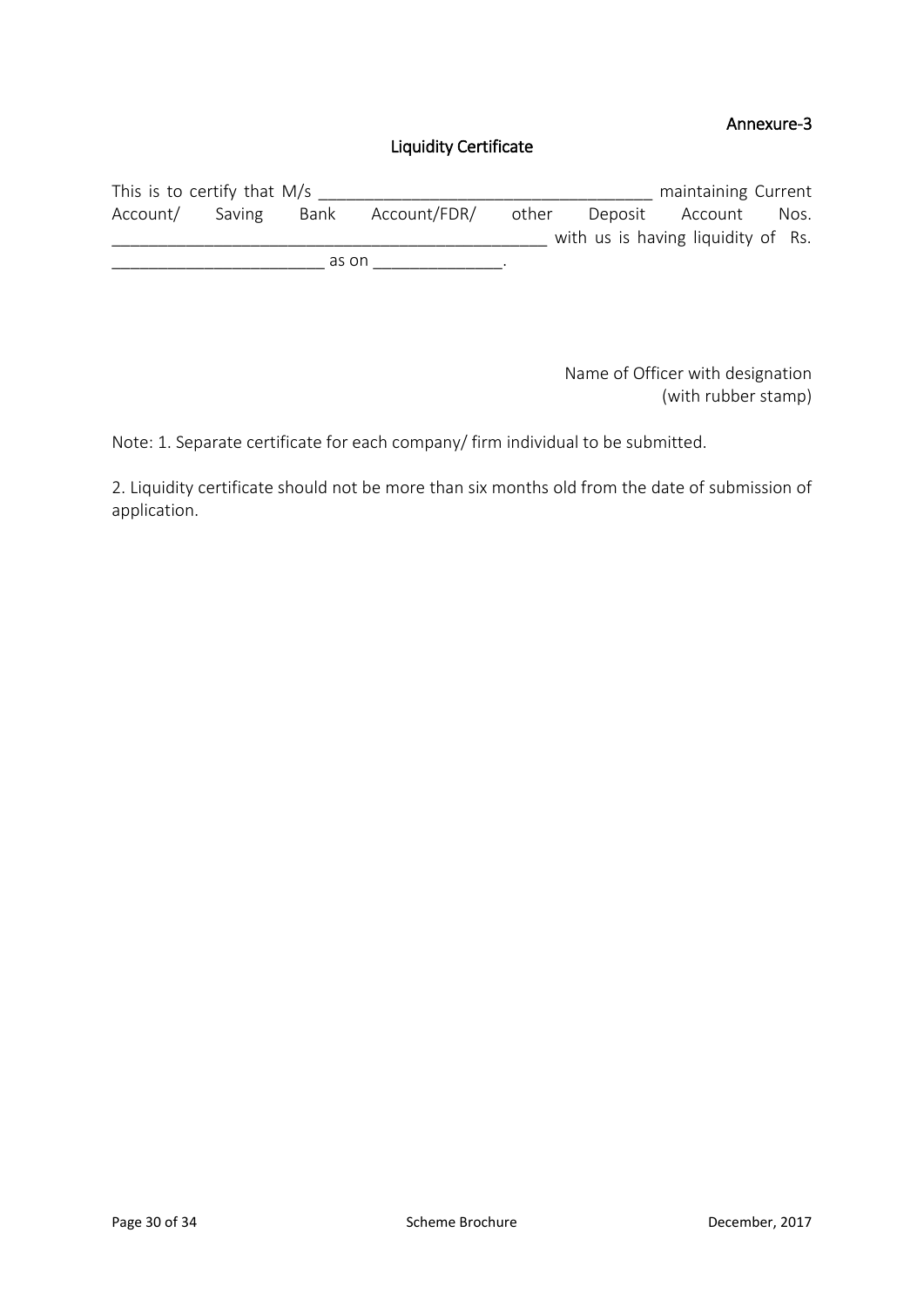#### Annexure 4

(To be furnished on non-judicial stamp paper of Rs. 100/- duly attested by notary public, by the sole Applicant or by Each Member/partner/Director)

#### AFFIDAVIT

|  |               |  |                                                            | S/O |                                                               |                                                 | aged about |  |           | years     |
|--|---------------|--|------------------------------------------------------------|-----|---------------------------------------------------------------|-------------------------------------------------|------------|--|-----------|-----------|
|  |               |  |                                                            |     | proprietor/ owner/ director/ partner/ authorized signatory of |                                                 |            |  |           |           |
|  |               |  |                                                            |     |                                                               |                                                 |            |  |           | $r/\circ$ |
|  |               |  |                                                            |     |                                                               | do hereby solemnly affirm and state as under:-- |            |  |           |           |
|  | That I am the |  |                                                            |     | proprietor/ owner/director/partner/authorized                 |                                                 |            |  | signatory | of<br>and |
|  |               |  | as personal to accorde the product that the fall subjects. |     |                                                               |                                                 |            |  |           |           |

competent to swear and submit the following:--

1) That the unit product does not fall under polluting categories.

2) That the Company/Firm will get NOC from U.P. Pollution Control Board and SSI Certificate (if applicable) from concerned Department of U.P. Govt.

3) That the deponent is aware of the fact and rules of DMIC IITGNL that it is mandatory to submit the above documents before the execution of the Lease Deed and if the Deponent fails to submit the above documents, he will be bound to follow the instructions/punishment as imposed by DMIC IITGNL.

4) That the Deponent is also known about the fact that non-submission of the above documents may also lead to cancellation of his candidature/ allotment of the land for which he has applied.

5) That the Deponent assures and declare that in case of violation of above directions, DMIC IITGNL will be free to take any decision as it deem fit and appropriate.

#### Deponent

|            |                                                                                            |  |  |  |  |  | the Deponent swear and declare that para 1 to 5 of the |  |  |  |
|------------|--------------------------------------------------------------------------------------------|--|--|--|--|--|--------------------------------------------------------|--|--|--|
|            | above affidavit are true and correct to my best of knowledge and no part of it is false or |  |  |  |  |  |                                                        |  |  |  |
| concealed. |                                                                                            |  |  |  |  |  |                                                        |  |  |  |

Deponent

| Date:  |  |  |  |
|--------|--|--|--|
| Place: |  |  |  |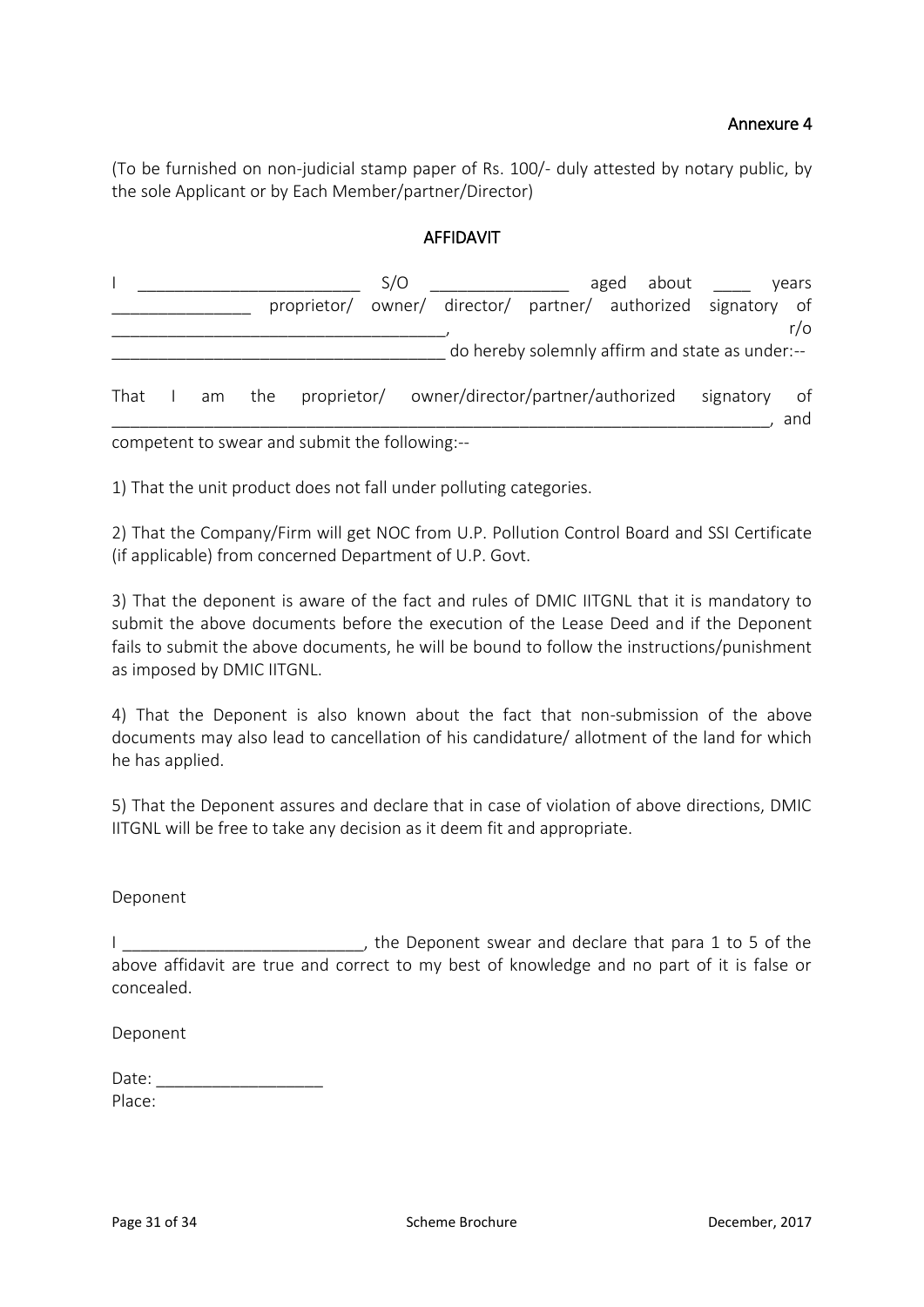## Format for Affidavit

(To be furnished on non-judicial stamp paper of Rs. 100/- duly attested by notary public, by the sole Applicant or by Each Member in case of Consortium).

Ref: Application of Industrial Plot in Integrated Industrial Township, Greater Noida.

1. I, the undersigned, do hereby certify that all the statements made in our Application, including in various Annexures & Formats, are true and correct and nothing has been concealed.

2. The undersigned also hereby certifies that neither our Company M/s company mor any of its Director/Constituent partners have been debarred by Government of Uttar Pradesh or any other State Government or Government of India or their agencies for any work or for the bidding /submitting Application for any project.

3. The undersigned hereby authorize(s) and request(s) any Bank, person, firm or corporation to furnish pertinent information deemed necessary and requested by DMIC IITGNL to verify this statement or regarding my (our) competence and general reputation.

> Signature of Authorized signatory Stamp of applicant with name And Status/designation Signature duly attested by Bank Manager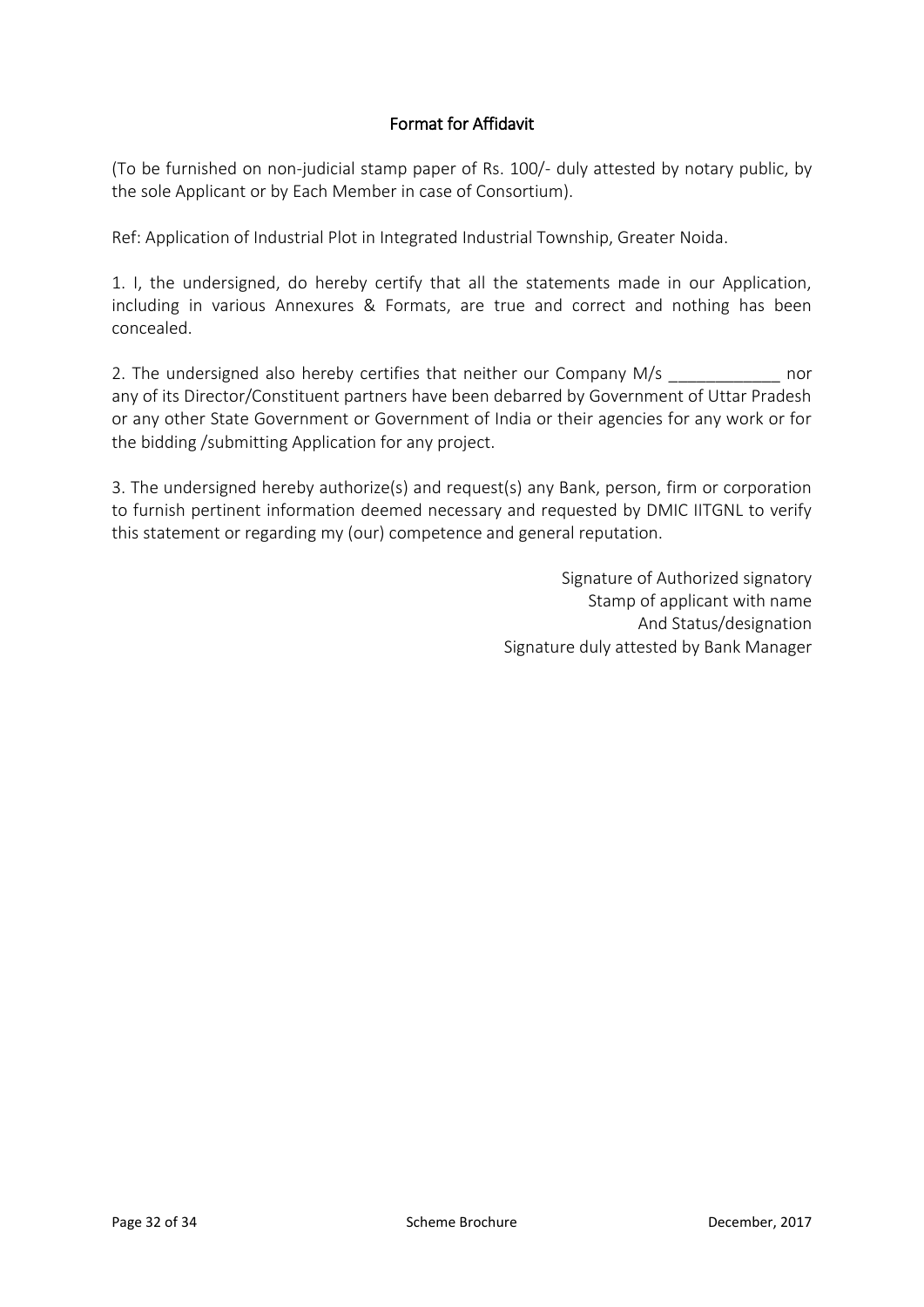#### Annexure-5

#### Format of Memorandum of Understanding for Joint Venture/Consortium

|     | (To be furnished on non-judicial stamp paper of Rs. 100/- duly attested by Notary Public).                           |  |     |                   |                                           |
|-----|----------------------------------------------------------------------------------------------------------------------|--|-----|-------------------|-------------------------------------------|
|     | The Memorandum of Understanding (MOU) entered into this _________-                                                   |  |     |                   | day                                       |
|     |                                                                                                                      |  |     | and having office |                                           |
| AND | <u> 1989 - Johann Barbara, martin amerikan basar dan berasal dalam basa dalam basar dalam basar dalam basa dalam</u> |  | and |                   | (hereinafter referred as<br>having office |
| AND | at__________________________________ India party of second part.                                                     |  | and |                   | (hereinafter referred as<br>having office |
| AND |                                                                                                                      |  | and |                   | (hereinafter referred as<br>having office |
|     | at__________________________________ India party of fourth part.                                                     |  |     |                   |                                           |

The parties are individually referred to as party and collectively as parties.

WHEREAS the DMIC Integrated Industrial Township Greater Noida Limited has invited applications from interested parties for Industrial plot(s).

AND WHEREAS the Parties have had discussions for formation of a Joint Venture/ Consortium for applying for the said Industrial Plot and have reached an understanding on the following points with respect to the party's right and obligations towards each other and their working relationship.

AS MUTUAL UNDERSTANDING OF PARTIES, IT IS HEREBY AGREED AND DECLARED AS FOLLOWS:

- 1. That the Parties will form a Special Purpose Company (SPC) with the shareholding commitments expressly stated.
- 2. That M/s 2. That M/s Venture /Consortium commits to hold a minimum equity stake equal to 26% of the aggregate shareholding of the Joint Venture/Consortium in the SPC at all times during the period of completion of project. Each Relevant Equity Member of Joint Venture/Consortium shall also maintain their respective shareholding of the aggregate share holding of the Joint Venture/ Consortium in SPC at all times during